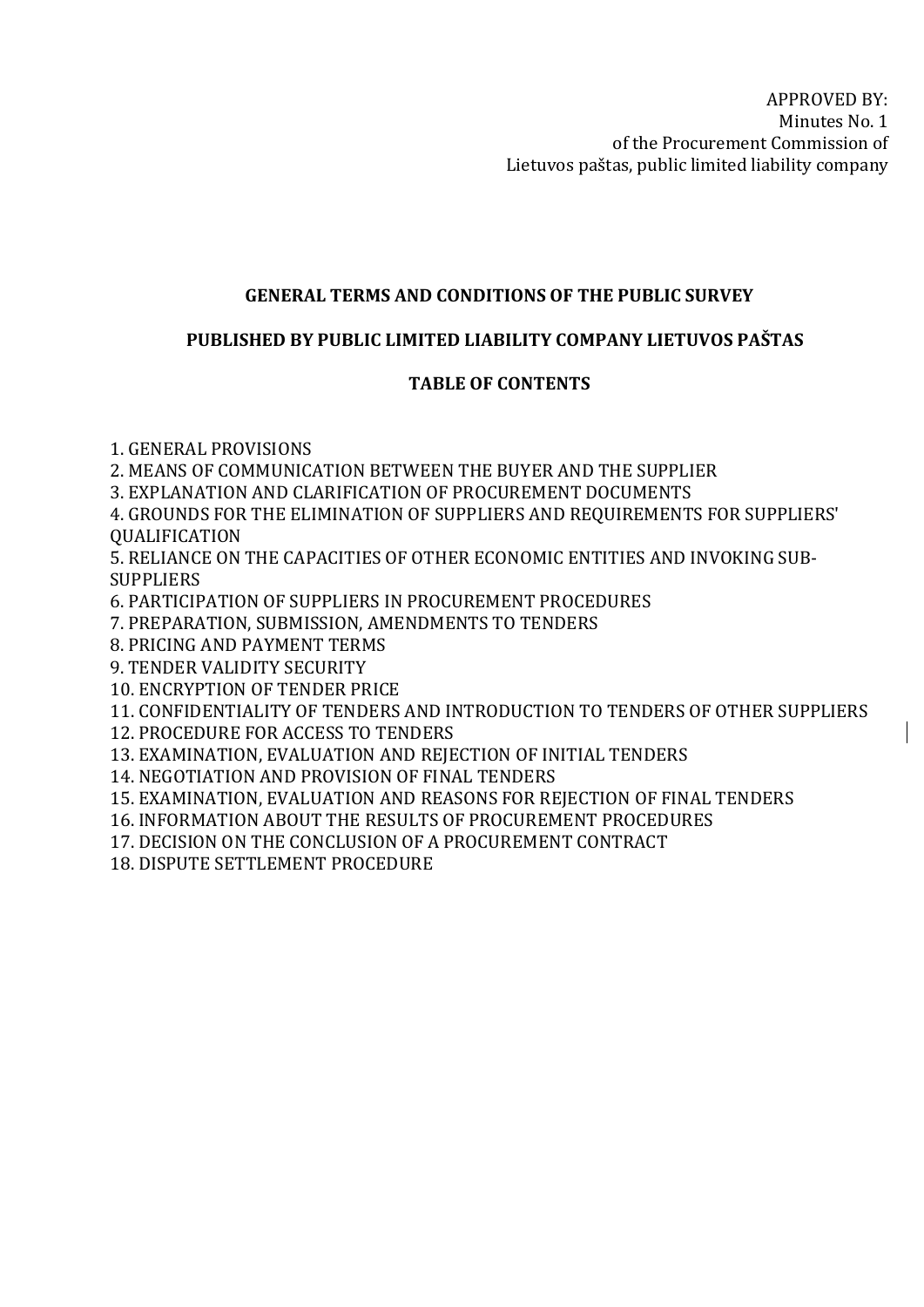### 1. GENERAL PROVISIONS

1.1. Terms:

1.1.1. CPP IS – Central Public Procurement Information System as defined in Article 2 (4) of the Law on Public Procurement;

1.1.2. Participant – the supplier submitting the Tender;

1.1.3. Supplier (hereinafter referred to as the Supplier) – an economic entity – a natural person, a private or public legal entity, another organization and its subdivision or a group of such persons, including temporary associations of economic entities which offer on the market the works, supplies or services required for the procurement object;

1.1.4. Law on Public Procurement – Law on Public Procurement of the Republic of Lithuania (the version effective from the entry into force, if the law does not provide for a different application);

1.1.5. Final Tender – in accordance with the terms and conditions set by the Buyer and after the negotiations (all stages, if negotiations are carried out in several stages), the totality of the documents submitted by the Participant, including the documents submitted in the Initial Tender, except the conditions specified therein, which were changed during the negotiations and/or in the Final Tender;

1.1.6. Information System E-Account (hereinafter referred to as the E-Account) – a state information system for the preparation, submission and preservation of the accounts related to the execution of procurement contracts concluded in accordance with the Law on Procurement, for the procurement of goods, services and works, as well as information about the submitted invoice payment;

1.1.7. Minimum Requirements for Procurement Documents (hereinafter referred to as Minimum Requirements) – the essential terms and conditions of the Procurement Documents which must be met by each Initial Tender and that cannot be negotiated. The Minimum Requirements are specified in the Special Terms and Conditions;

1.1.8. Tender (hereinafter referred to as the Tender) – a set of documents and data submitted by the supplier in writing in accordance with the conditions specified in the Buyer's procurement documents;

1.1.9. Buyer – public company Lietuvos paštas, company code 121215587, address: J. Jasinskio st. 16, 03500 Vilnius, telephone +370 700 55400, fax (+370 5) 216 3204;

1.1.10. Procurement Documents (hereinafter referred to as Procurement Documents) – documents provided or indicated by the Buyer describing or identifying the elements of the Procurement or its procedure. Procurement documents include:

1.1.10.1. procurement notice;

1.1.10.2. General Terms and Conditions;

1.1.10.3. Special Terms and Conditions (with annexes);

1.1.10.4. explanations (revisions) of Procurement Documents, as well as answers to the questions from suppliers (if there is any);

1.1.10.5. other information provided by the means of CPP IS;

1.1.11. Procurement Contract (hereinafter referred to as the Procurement Contract) – a written document drawn up between the winning Participant and the Buyer (if a Preliminary Agreement is concluded – the main Procurement Contract which is concluded on the basis of the Preliminary Agreement) regarding the object of the Procurement;

1.1.12. Law on Procurement – law on procurement carried out by contracting authorities that operate in water management, energy, transport or postal services sectors of the Republic of Lithuania (version effective from the entry into force, if the law does not provide for a different application);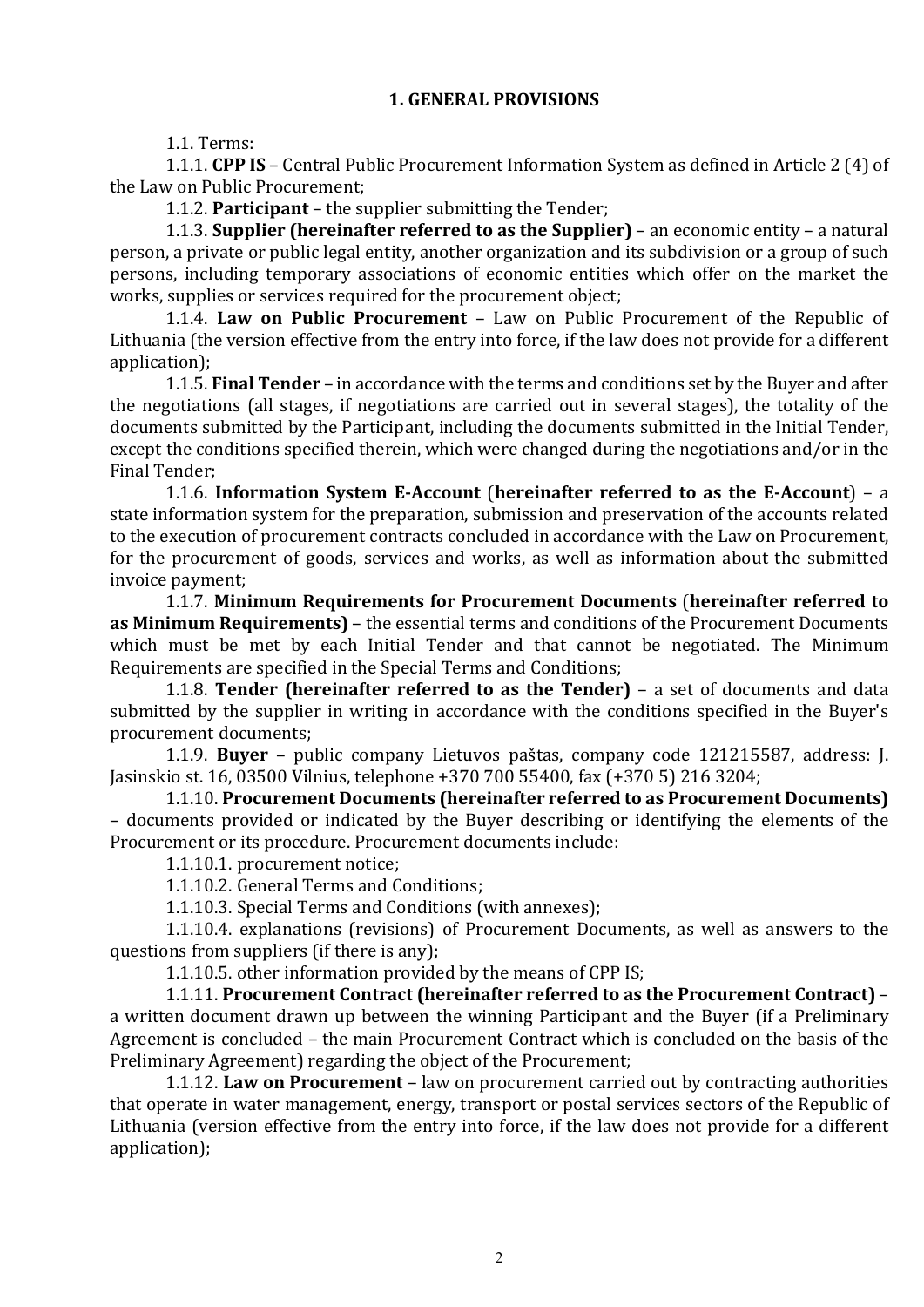1.1.13. Initial Tender – the totality of the initial documents submitted by the Participant according to the terms and conditions established by the Buyer (the clarifications and/or additions made by the Participant are considered as an integral part of the Initial Tender);

1.1.14. Preliminary Agreement – an agreement concluded between the Buyer and one or more suppliers, the purpose of which is to determine the conditions, including the price and, where applicable, the estimated quantity applicable to the Procurement Contract that will be concluded within a specified time period;

1.1.15. General Terms and Conditions for the public Survey (hereafter referred to as the General Terms and Conditions) - these general terms and conditions of procurement, which describe the procedures for the submission of Tenders, examination and evaluation of the Tenders.

1.1.16. Special Terms and Conditions for the public Survey (hereinafter referred to as Special Terms and Conditions) – special conditions for the procurement, specifying the subject matter and requirements of the procurement, the grounds for eliminating suppliers, qualification and other requirements of suppliers, requirements for submission of Tenders, other terms of procurement, changing the procurement procedures described in the General Terms and Conditions. The Special Terms and Conditions depend on the subject of the Procurement and are subject to change in the case of a specific procurement;

1.1.17. Interested participant – a Participant other than the Participant who has been finally removed from the procurement procedure, that is, it has been informed of the rejection of the Tender, and the elimination of which due to the expiry of the appeal period cannot be disputed or the validity of the elimination is valid;

1.1.18. In the General Terms and Conditions, the word "contract", "procurement contract" in any form, refers to a procurement contract or a preliminary agreement, depending on the type of contract stipulated in the Special Terms and Conditions;

1.1.19. If the Special Terms and Conditions indicate that the procurement procedure is performed for the purpose of concluding a Preliminary Agreement and this agreement may be concluded with several suppliers, the terms "winner", "winning Tender", etc., in the General and Special Terms and Conditions should be understood in the plural form.

1.2. The Buyer will assume that all suppliers who submit Tenders are familiar with the General Terms and Conditions. It is recommended for each supplier participating in the procurement to check if the General Terms and Conditions have not changed with which the supplier is familiar (the date of the revision is indicated in the General Terms and Conditions heading). In case of discrepancies or contradictions between these General Terms and Conditions and the Special Terms and Conditions, the provisions of the Special Terms and Conditions are applied.

1.3. The Procurement is executed in accordance with these Procurement Documents, the description of procurements of small value of the Buyer, as approved by the order of the general manager of the Buyer dated 10 August 2017 No. 1-393 (hereinafter referred to as the Description), the Law on Procurement, the Law on Public Procurement, the Civil Code of the Republic of Lithuania (hereinafter referred to as the Civil Code), and other legal acts regulating public procurement.

1.4. The general terms used are defined in the Description and in the Law on Procurement. If the Procurement is carried out in accordance with the Law on Procurement, and does not define the required term and/or procedure, the relevant provision of the Law on Public Procurement is applied.

1.5. Procurement is carried out in compliance with the principles of equality, nondiscrimination, transparency, mutual recognition, proportionality, and confidentiality and impartiality. When deciding on Procurement Documents, the principle of rationality is followed.

1.7. Procurement notice is published in accordance with the Law on Procurement. Procurement is carried out using CPP IS means available at the following web address: https://pirkimai.eviesiejipirkimai.lt. Only registered suppliers of CPP IS can participate in the Procurement.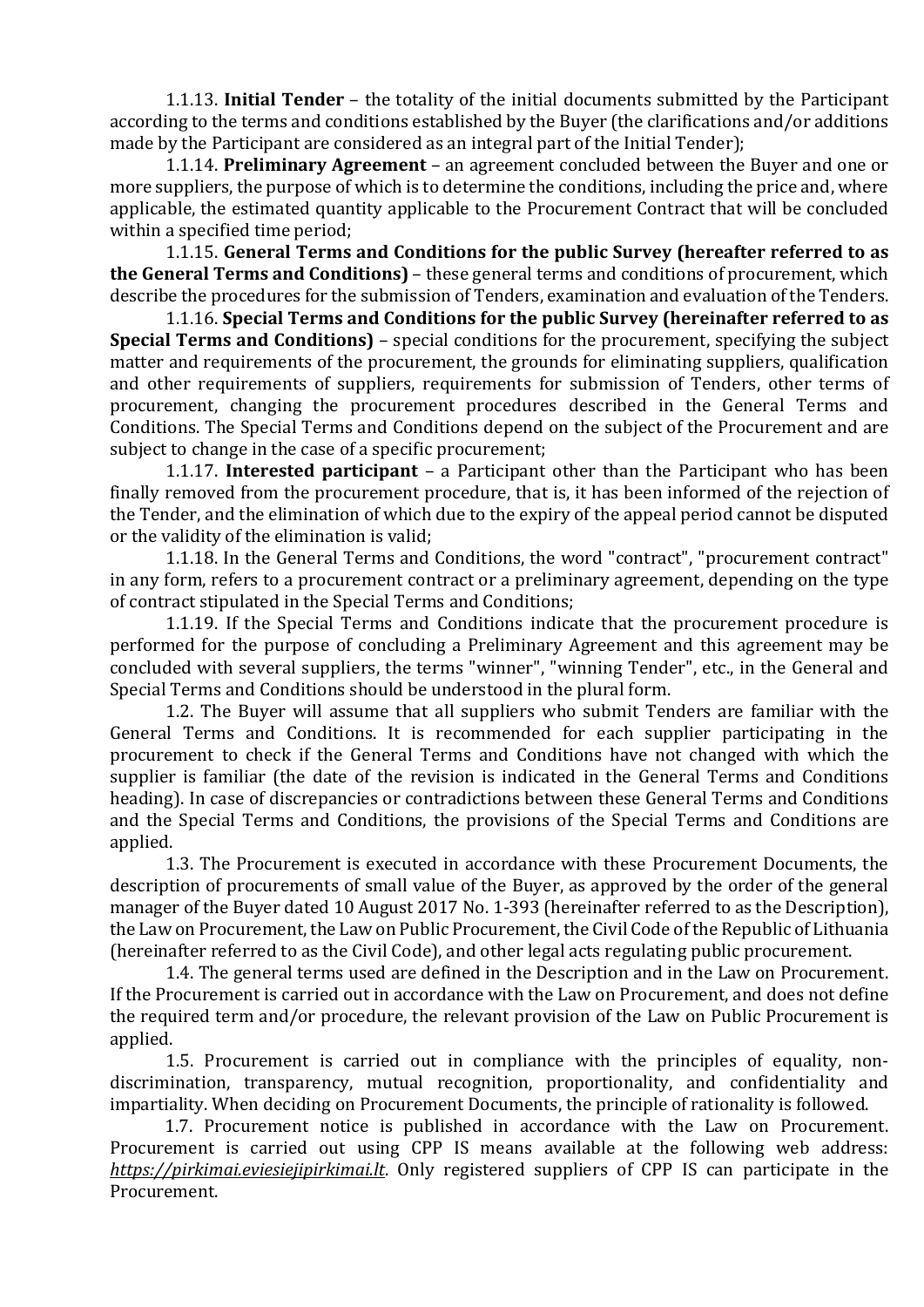1.8. Observers are not invited to attend meetings of the procurement commission (hereinafter referred to as the Commission) unless otherwise specified in the Special Terms and Conditions.

1.9. The Buyer, at any time before the conclusion of the Procurement Contract, has the right to cancel the Procurement procedures if circumstances arise that could not be foreseen.

1.10. Costs related to participation in this Procurement are not reimbursed to suppliers.

# 2. MEANS OF COMMUNICATION BETWEEN THE BUYER AND THE SUPPLIER

2.1. Procurement Documents, their explanations and revisions, as well as replies to suppliers' questions, are published in CPP IS. Any information, explanations of Procurement Documents, notices or other correspondence between the Buyer and the supplier is carried out only by means of CPP IS correspondence. Buyer notices will be received by suppliers that joined the Procurement (notices will be received by the supplier's CPP IS user that clicked "Accept an invitation". Other CPP IS users of the supplier will receive notices if they are included in this Procurement by the supplier's Tender window menu line "Assign User Rights").

2.2. Buyer has the right to change the dates of the Procurement procedures. Suppliers should carefully monitor the CPP IS's explanations and additions to Procurement Documents.

2.3. After having missed the deadlines for the submission of Tenders, specified in the Procurement Documents or during the correspondence indicated by the Buyer, the suppliers lose the right to participate in further Procurement procedures.

2.4. Buyer does not reimburse and is not liable for the costs incurred by the supplier in preparing the Tender and participating in the Procurement.

2.5. The authorized employee of the Buyer responsible for communication with suppliers and reception of notices related to the Procurement procedures from them is specified in the Special Terms and Conditions. The authorized employee responsible for execution of the Procurement Contract from the Buyer's side, and for the publication of the Procurement Contract and its amendments in accordance with the procedure specified in the Procurement Contract.

### 3. EXPLANATION AND CLARIFICATION OF PROCUREMENT DOCUMENTS

3.1. Procurement Documents can be explained, revised by the supplier's initiative, by contacting the Buyer only by means of CPP IS correspondence. Suppliers should be proactive in asking questions or requesting explanations regarding the Procurement Documents as soon as they are analysed, taking into account the fact that after the closing date for the submission of Tenders, the Procurement Documents cannot be amended/revised.

3.2. Any request from suppliers to clarify/revise the Procurement Documents must be submitted no later than 2 (two) business days before the deadline for submitting the Initial Tenders

3.3. Before the term for the submission of Tenders, the Buyer has the right to clarify (revise) the Procurement Documents on its own initiative. In response to any request submitted by the supplier for clarification of the Procurement Documents, or by clarifying, revising the Procurement Documents on its own initiative, the Buyer has to publish clarifications, revisions by the CPP IS and send them to all suppliers who signed up for this Procurement via CPP IS correspondence no later than 1 (one) business day before the deadline for submitting the Initial Tenders

3.5. In the event that the published information is updated, the Buyer publishes the correction notice and if necessary (significant changes to the Procurement Documents have been made, i.e. clarification/revision has a significant impact on the preparation of the Tenders), extends the term for submission of Tenders for a reasonable period of time during which the suppliers could, when making Requests/Tenders, take the revisions into account. If the Buyer clarifies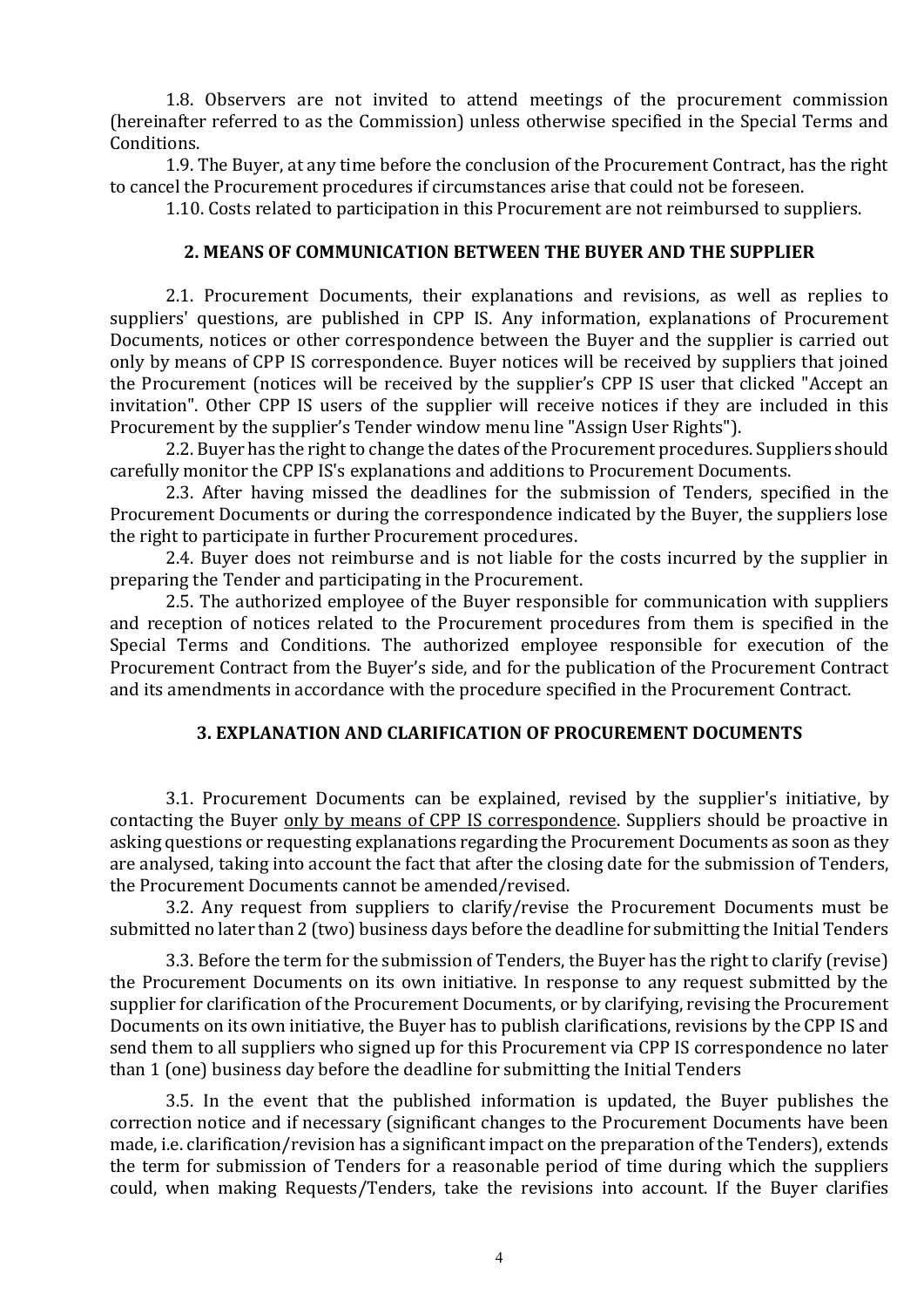(revises) the Procurement Documents and cannot submit the clarifications (revisions) of the Procurement Documents in such a way that all suppliers receive them no later than by terms specified in Clause 3.3 of this Section (except for cases when the Procurement Documents are revised due to the term for submission of Tenders), the Buyer postpones the term for submission of Tenders for a period during which the suppliers could take into account the following clarifications (revisions) when preparing Tenders. Notices about the term for submission of Tenders are also announced by CPP IS and sent to interested suppliers. Buyer is not required to extend the term when additional information was not requested in due time.

3.6. Buyer, clarifying or revising the Procurement Documents by means of CPP IS, does not specify the supplier who submitted the question.

3.7. Buyer will not make any appointments with suppliers regarding clarifications of the Procurement Documents, unless the Special Terms and Conditions specify otherwise.

# 4. GROUNDS FOR THE ELIMINATION OF SUPPLIERS AND REQUIREMENTS FOR SUPPLIERS' QUALIFICATION

4.1. Supplier (also all members of the suppliers' group if the Tender is submitted by the suppliers' group) and the economic entities whose capacity is based on by the supplier participating in the Procurement must meet the requirements for the absence of the grounds for elimination and/or qualification requirements, if these apply for the procurement, and are provided by the Special Terms and Conditions. If the Special Terms and Conditions provide that requirements concerning absence of grounds for disqualification and/or requirements concerning compliance with qualification requirements do not apply to suppliers, then the provisions included in Chapter 4 of the Terms and Conditions above, and any other provisions, pertaining to the grounds for disqualification and/or check of qualification of suppliers shall not apply.

4.2. If applicable – Supplier intending to take part in the Procurement must confirm the absence of supplier elimination grounds and have sufficient experience and qualifications for the proper execution of the Procurement Contract and, if applicable, comply with the quality management system and/or environmental management system standards. Supplier participating in the Procurement must meet the qualification requirements specified in the Special Terms and Conditions (if qualification of the suppliers is subject to check).

4.3. If the Special Terms and Conditions specifies that the Procurement object is divided into parts, the requirements indicated in Clauses 4.1 and 4.2 of this Section are applicable to all parts of the Procurement object, unless otherwise specified in the Special Terms and Conditions.

4.4. Buyer does not check the absence of the grounds for elimination and compliance with the qualification requirements for sub-suppliers, the capacity of which the supplier does not rely on.

4.5. Buyer eliminates the supplier from the Procurement procedure at any stage of the Procurement procedure if it turns out that due to its actions or omission before or during the Procurement procedure it meets at least one of the grounds for elimination set out in the Special Terms and Conditions (if applicable).

4.6 If the supplier does not meet the requirements specified in Clauses 1.1, 1.3–1.9 of the respective annex to the Special Terms and Conditions (if applicable), which defines grounds of elimination, the Buyer does not eliminate it from the Procurement procedure when both of these conditions are met:

1) supplier has provided the Buyer with information about the fact that it has taken the following measures:

a) voluntarily paid or undertook to pay compensation for damage caused by an offense or violation, specified in Clauses 1.1, 1.3–1.9 of the respective annex to the Special Terms and Conditions (if applicable);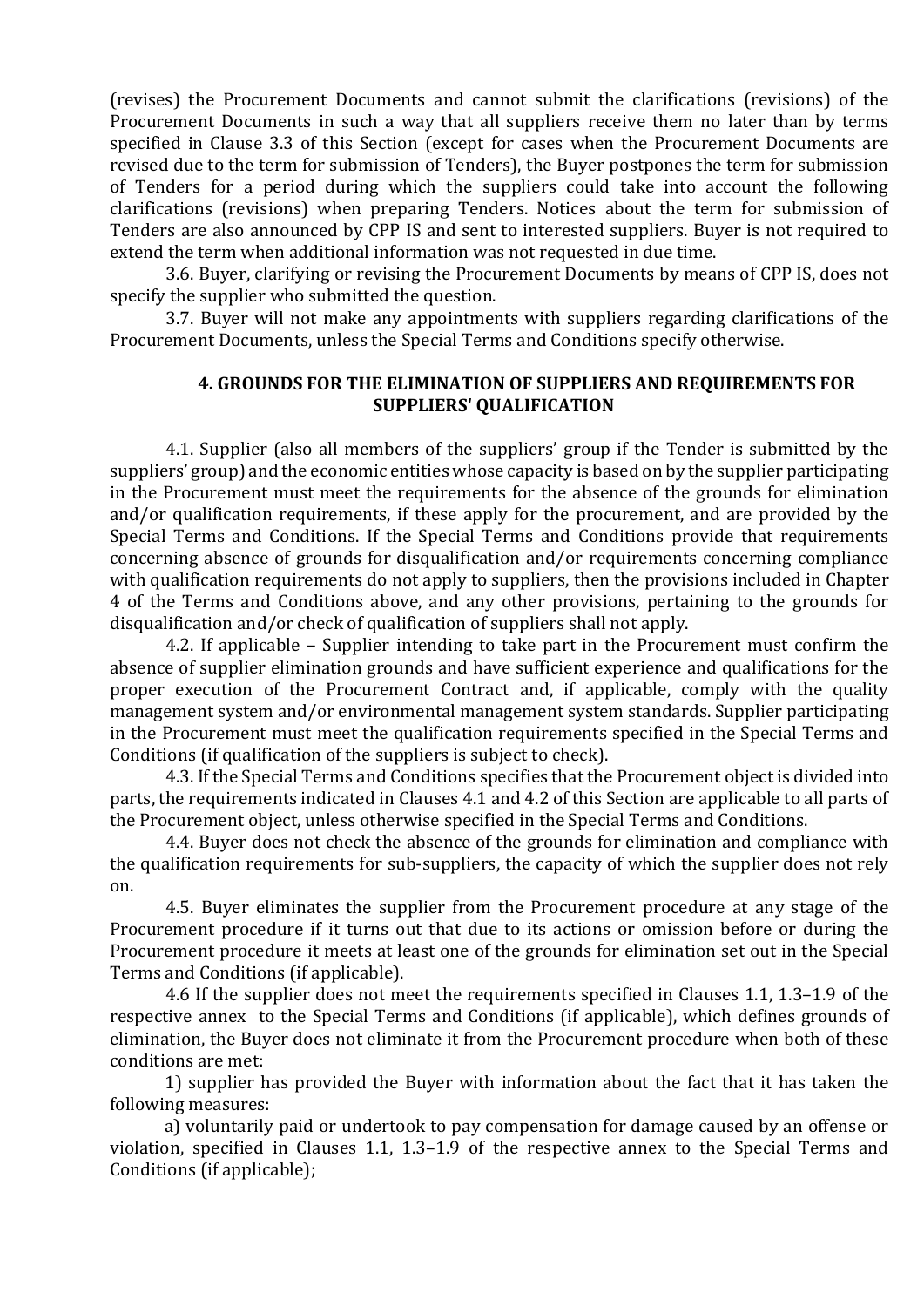(b) collaborated, actively assisted or took other measures to investigate, clarify the offense or violation (if applicable);

(c) has taken technical, organizational and personnel management measures to prevent further offenses or violations.

2) Buyer has assessed the information provided by the supplier pursuant to Clause 4.6 (1) of this Section and has taken a reasoned decision on the adequacy of the measures taken by the supplier in order to prove its credibility. The adequacy of these measures is assessed in the light of the seriousness of the offense or violation and the circumstances. Buyer shall provide the supplier with a reasoned decision in writing not later than within 10 days from receipt of the supplier's information specified in Clause 4.6 (1) of this Section.

4.7. Relevant documents confirming the information (regarding the absence of grounds for elimination and (or) compliance with qualification requirements), the Buyer will require only from the supplier whose Tender based on the assessment results can be recognized as a winner (if requirements concerning absence of grounds for disqualification apply and/or if qualification is subject to check, provided it is not specified in Section 3 of the Special Terms and Conditions that these documents must also be submitted by all suppliers along with the Tender. These documents will have to be submitted within a reasonable term set by the Buyer (the supplier will have to submit digital copies of requested documents in electronic form via CPP IS correspondence means). Buyer reserves the right to request original copies of digital documents submitted.

4.8. If the supplier, whose Tender can be recognized as the winner, at the request of the Buyer will provide all documents proving the absence of grounds for elimination and (or) documents confirming the qualification proving the compliance of the supplier with the information provided within Special terms and conditions, the absence of other suppliers' grounds for elimination and (or) documents confirming qualification will not be verified. However, the Buyer has the right at any time during the Procurement procedure to ask suppliers to provide all or part of the documents in accordance with the Special Terms and Conditions, confirming the absence of the grounds for their elimination and/or compliance with the qualification requirements and, if applicable, the quality management system and/or environmental management system standards if this is necessary to ensure the proper conduct of the Procurement procedure.

4.9. Buyer does not require the Supplier to provide documentation confirming the absence of the grounds for its elimination and/or the compliance with the qualification requirements and, if applicable, the quality management system/environmental management system standards, if it:

4.9.1. has access to these documents or information directly and free of charge by connecting to the national database in any Member State or through the use of CPP IS means;

4.9.2. these documents already come from previous Procurement procedures.

4.10. While the Buyer does not require, it retains an option to require, that the documentation confirming the absence of the grounds for the elimination of foreign suppliers and the documents certifying the qualification requirements are legalized in accordance with the Procedure for the Legalization and Approval of Documents (Apostille), approved by the Government of the Republic of Lithuania in Resolution No. 1079 dated 30 October 2006, and the Hague Convention of 5 October 1961 Abolishing the Requirement of Legalisation for Foreign Public Documents, unless the document is exempted from the legalization and/or approval mark (Apostille) in accordance with international treaties of the Republic of Lithuania or European Union legislation, if there is a doubt regarding the authenticity of the documents provided.

4.11. If the Tender documents are required and the supplier cannot submit the documents referred to in Article 51 (2) of the Law on Public Procurement, because in a Member State or in the respective country such documents are not issued or documents issued in that country do not cover all questions raised in Articles 46 (1), Article 46 (3), Article 46 (6)(2) of the Law on Public Procurement (if similar questions are raised in the Procurement Documents), they may be replaced by a declaration of oath or an official supplier's declaration if the oath declaration is not used in the country. The official declaration must be certified by a competent legal or administrative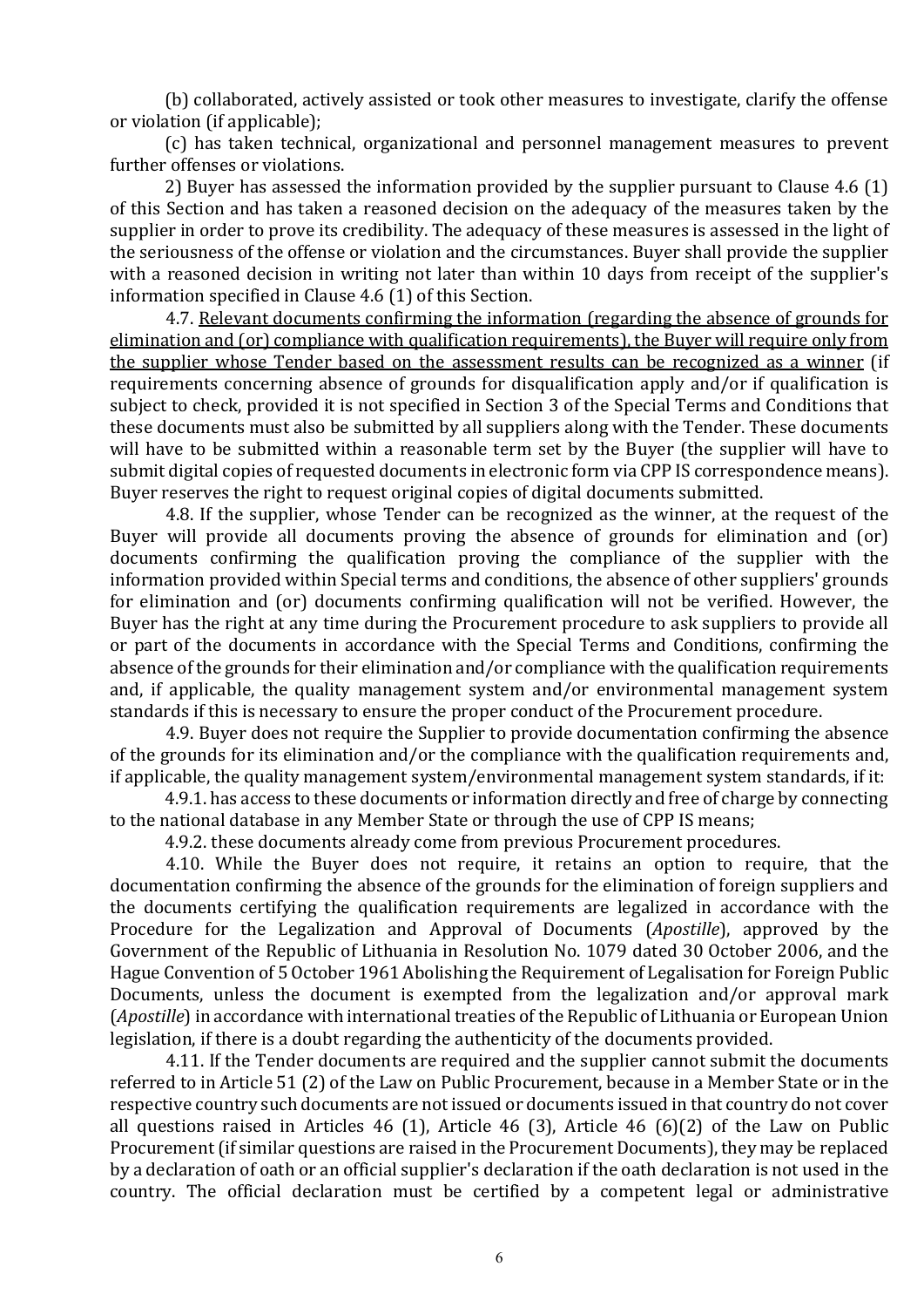institution, notary public or a competent professional or trade organization of the Member State or supplier's country of origin, or the country where the supplier is registered (digital copies of the documents are provided in electronic form).

4.12. If the Special Terms and Conditions sets the requirements for suppliers for economic and financial capacity and the supplier cannot provide the required documents proving its financial and economic capacity for justified reasons, it has the right (with the consent of the Buyer that the reasons indicated by the supplier are justified) to submit other documents acceptable to the Buyer.

4.13. If the supplier's qualification for the right to engage in the relevant activity has not been verified or inspected in all of its scope, the supplier commits to the Buyer that the Procurement Contract will be carried out only by persons having such right.

# 5. RELIANCE ON THE CAPACITIES OF OTHER ECONOMIC ENTITIES AND INVOKING SUB-SUPPLIERS

5.1. Supplier may rely on the capacity of the economic entity to meet the requirement for a special permit or to be a member of certain organizations, to meet the requirements of financial, economic, technical and/or professional capacity (if such requirements are raised), irrespective of the legal nature of the relationship with these economic entities (Law on Procurement Article 62  $(1)$ ).

5.2. Supplier may rely on the capacity of other economic entities to meet the requirements for education, professional qualifications and/or professional experience (if such requirements are specified in the Procurement Documents) only if the entities themselves provide services/perform works (depending on the object of the Procurement), which require their own capacity.

5.3. Under the conditions specified in Clauses 5.1 and 5.2 of this Section, the group of suppliers may rely on the capabilities of the group's participants or other economic entities.

5.4. If the supplier relies on the capacity of another economic entity, when submitting a Tender, it must provide evidence to prove that the supplier's economic resources will be available throughout the period of performance of the contractual obligations. Such evidences may include an economic entity's obligation (declaration) that it will have the necessary resources, contract with the supplier, letters of intent, or other equivalent documents confirming that after the Procurement has been won, the resources of other economic entities will be available to the supplier during the performance of the Procurement Contract (a scanned document in digital form is provided).

5.5. If the supplier relies on the capacity of other economic entities, considering the requirements of economic and financial capacity specified in the Procurement Documents, the supplier and the economic entities whose capacity is relied upon must assume joint and several liability for the fulfilment of the Procurement Contract (unless otherwise specified in Section 3 of the Special Terms and Conditions).

5.6. Buyer does not require the supplier and the economic entities whose capacity is relied upon to obtain a certain legal form in case of their tender to be recognised as a winner and a receipt of proposal to conclude the Procurement contract.

5.7. By completing the Tender form provided for in Annex 1 to the Special Terms and Conditions, the supplier must specify:

5.7.1. economic entities whose capacity is relied upon by the supplier in order to meet the requirements of financial, economic, technical and/or professional capacity (if such requirements are raised). These entities also include experts who, in the event of a Procurement win and a conclusion of Procurement Contract, will be recruited by the supplier;

5.7.2. to which part of the Procurement Contract and which subcontractors, if they are known, it intends to invoke. The supplier is not obliged to indicate in the Tender what subcontractors it will use for the execution of the Procurement Contract and will be able to provide this information if the winner is determined and a Contract will be concluded with it.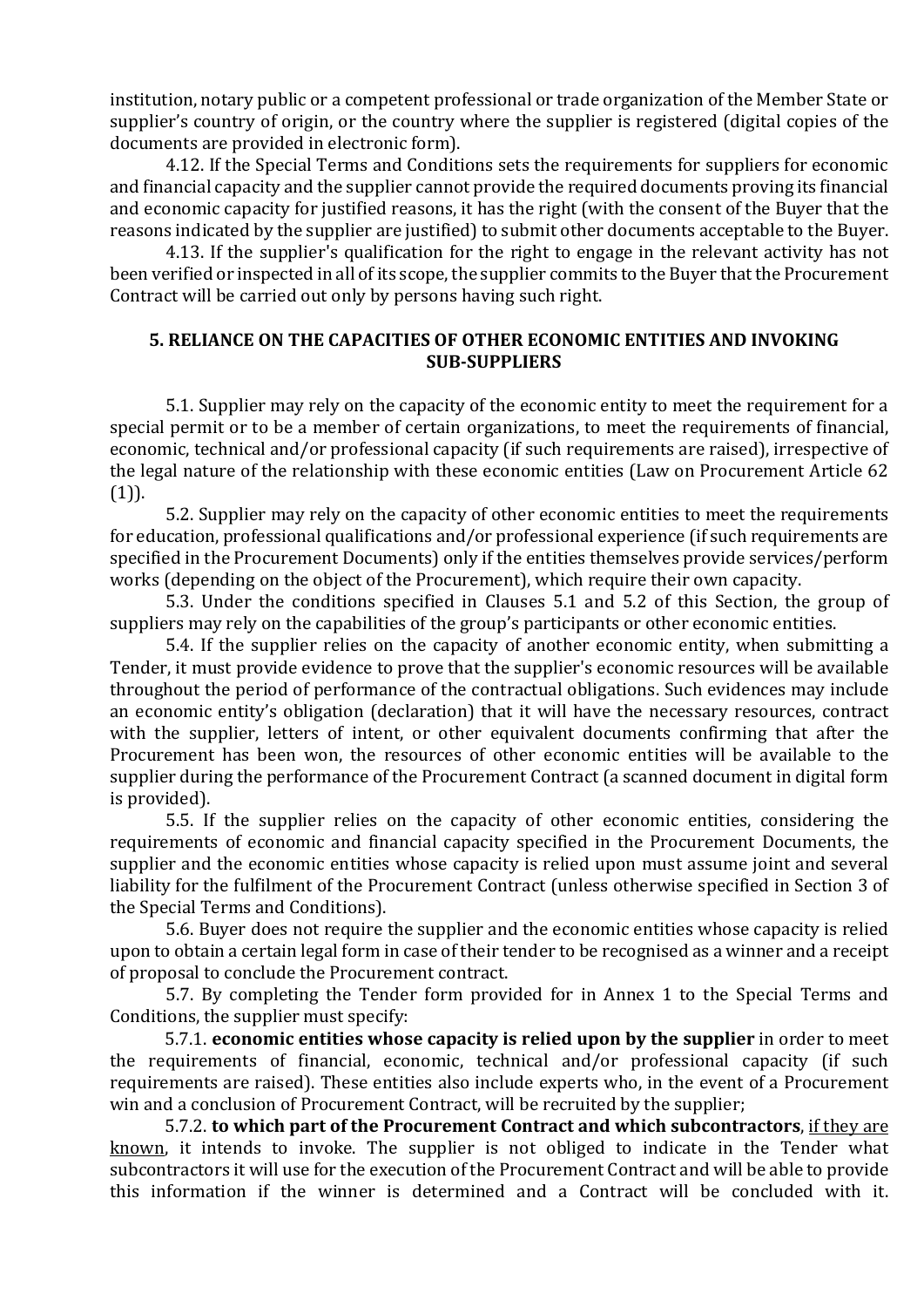Subcontractors are not considered to be economic entities whose capacity is relied on by the supplier, if they only perform contractual obligations of the supplier and the supplier does not rely on their capacity to meet the requirements of financial, economic, technical and/or professional capacity (if such requirements are raised).

5.8. In a case when the supplier intends to invoke an entity for an activity that requires certifications, licences, permits or other documents of a similar nature specified in the Special Terms and Conditions, or one of the members of the group of suppliers intends to perform the previously specified activity, the qualification requirements provided by the Special Terms and Conditions must be met by the entity in question or a member of the group of suppliers who will carry out the specific activity.

5.9. Upon conclusion of the Procurement Contract, but no later than the Procurement Contract is commenced to execute, the supplier undertakes to inform the Buyer of the names, contact details and representatives of the subcontractors known at that time. The supplier must inform about the change of this information during the entire execution of the Contract, as well as about the new subcontractors whom it intends to invoke later. Other requirements for the use of subcontractors are provided for in the Special Terms and Conditions.

5.10. If an economic entity is not indicated in the Tender the capacity of this entity cannot be relied upon. However, if the economic entity indicated in the Tender does not meet the requirements raised for it, it can be replaced by the eligible entity in the reasonable term set by the Buyer through the means of CPP IS correspondence.

5.11. Buyer does not restrict the ability of suppliers to use subcontractors and/or members of the group of suppliers to carry out essential tasks, unless otherwise is specified in the Special Terms and Conditions.

### 6. PARTICIPATION OF THE GROUP OF SUPPLIERS IN PROCUREMENT PROCEDURES

6.1. If a group of suppliers participates in the Procurement procedures, in such a case, the member of the group of suppliers, submitting a joint Tender, shall at the same time submit a digital copy of the joint venture agreement. The joint venture agreement must specify the composition of the group of suppliers, the obligations of each party to this agreement after entering into the Procurement Contract with the Buyer, the share of the value of these obligations, expressed as a percentage of the total value of the contract. The joint venture agreement must provide for the joint liability of all parties to this agreement for failure to fulfil obligations to the Buyer. Also, the joint venture agreement must stipulate which member of the group of suppliers represents it (with whom the Buyer should communicate during the evaluation of the Tender, provide information related to the Tender evaluation and sign the Procurement Contract) and include the prohibition to change the composition of the group of suppliers until the conclusion of the Procurement Contract and the provision that without the prior written consent of the Buyer, the modification of the members of the group of suppliers established by the joint venture agreement is deemed to be a material breach of the Procurement Contract, except for the exceptions provided for in the laws of the Republic of Lithuania.

#### 7. PREPARATION, SUBMISSION, MODIFICATION OF TENDERS

7.1 By submitting the Tender, the supplier agrees to the General and Special Terms and Conditions and confirms that the information provided in its Tender is correct and includes everything necessary for the proper execution of the Procurement Contract.

7.2. Buyer requires the submission of Tenders only by electronic means using CPP IS. Tenders submitted on paper or not by electronic means indicated by the Buyer will not be evaluated.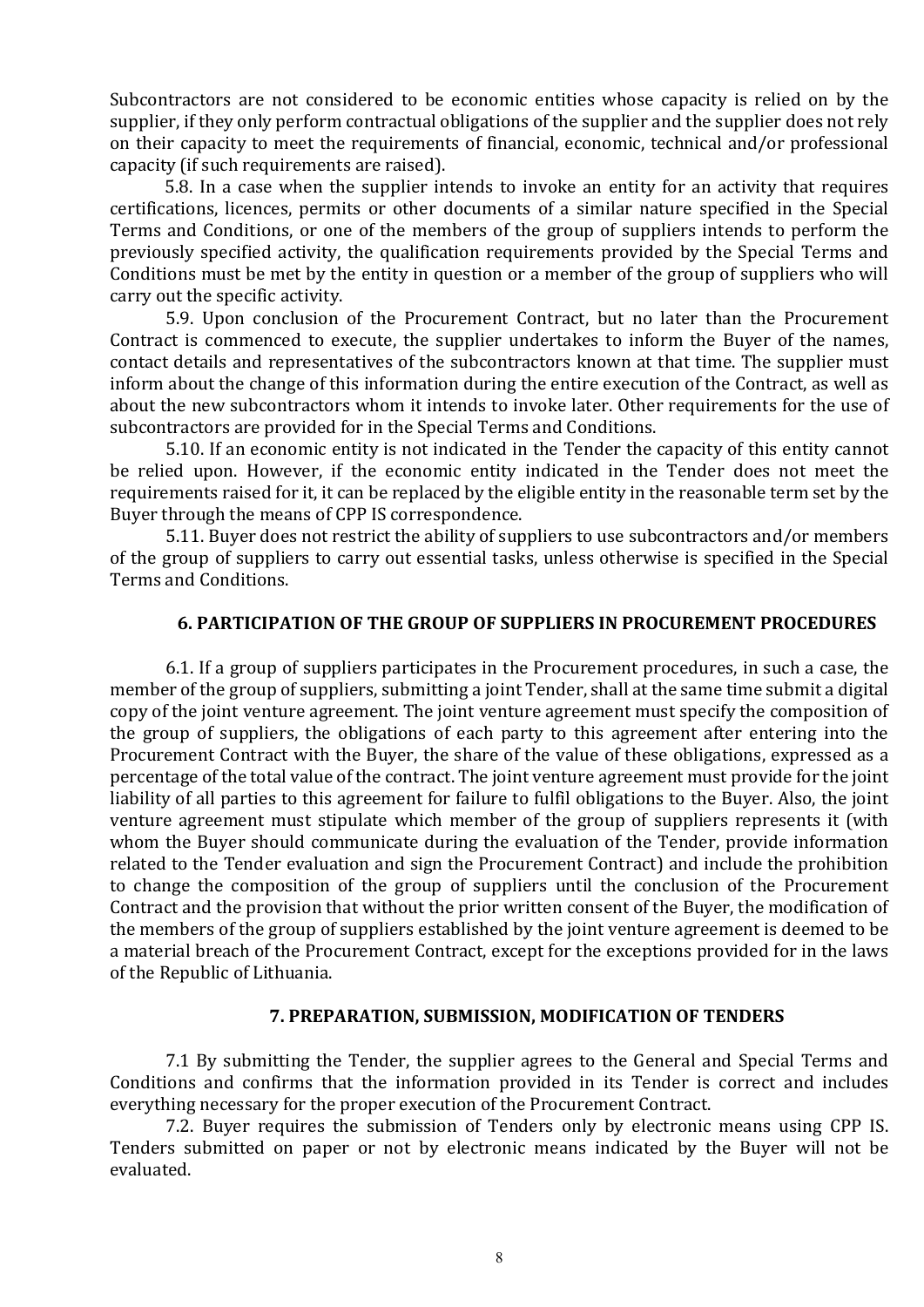7.3. The Tenders by electronic means can be provided only by suppliers registered in CPP IS at the address available: https://pirkimai.eviesiejipirkimai.lt. CPP IS registration is free.

7.4. Documents provided or digital copies of documents must be available in nondiscriminatory, universally accessible data file formats (e.g. pdf, jpg, doc, etc.). Buyer reserves the right to request original documents.

7.5. The Tender must be signed by the supplier's manager or its authorized person. Buyer requires that, along with the Tender, the supplier submits a document confirming that the person (if he/she is not the supplier's manager) who signed the Tender had the right (he/she was given a power of attorney) to sign the Tender. The Tender validity security document (if submission is provided for in the Special Terms and Conditions) is signed in accordance with the procedure set out in Clause 9.1 of the General Terms and Conditions.

7.6. Supplier's Tender and other correspondence are provided in Lithuanian, except in the cases specified in the Special Terms and Conditions (if such cases are provided for). If the relevant documents are issued in another language, a properly certified translation into the Lithuanian language must be provided. Buyer will assume that the translation is certified correctly if the translation is confirmed by the translator's signature and the seal of the translation agency (if the seal is mandatory) or the signature of the supplier's manager and the supplier's stamp (if the seal is mandatory) (digital copies of the documents are provided). Buyer, in case of suspicion regarding the quality of the translation of the submitted documents and/or their conformity with the original content, reserves the right to request the translation of documents certified by the translator's signature and the seal of the translation agency (if the stamp is mandatory).

7.7. The supplier may submit only one Tender (if the Special Terms and Conditions specify that the procurement object is divided into parts, then it can submit only one Tender for separate parts of the procurement object) – individually or as a member of the group of suppliers. If the supplier submits more than one Tender or a member of the group of suppliers is involved in the submission of multiple Tenders, any such Tender will be rejected. The supplier is deemed to have submitted more than one Tender if the same Tender has been submitted in writing (paper form, envelopes) and using CPP IS tools.

7.8. The supplier is not allowed to submit alternative Tenders unless otherwise provided for in the Special Terms and Conditions. Upon submission of an alternative Tender by the Supplier, its Tender and alternative Tender (alternative Tenders) are rejected (except for cases where alternative Tenders are allowed in accordance with the Special Terms and Conditions).

7.9. The price or costs of the Tender shall be indicated in euro, expressing and calculating them as specified in Annex 1 to the Special Terms and Conditions. The Tender price or costs must include all costs incurred by the supplier in connection with the execution of the Procurement Contract and all fees, including the fee (s) for the provision of invoicing via the E-Account system.

7.10. All prices or expenses (and their components) in Tenders must be indicated by two decimal places, unless otherwise specified in Section 10 of the Special Terms and Conditions.

7.11. The term for submission of Tenders is specified in the Special Terms and Conditions.

7.12. The supplier has the right to amend or withdraw the Tender submitted by CPP IS means by the term for the submission of Tenders specified in the Special Terms and Conditions by the CPP IS means. In order to withdraw or change the Tender, the supplier presses "withdraw Tender" in the CPP IS Tender window. To re-submit the withdrawn and amended Tender the supplier must re-submit it. After the term for the submission of Tenders, the change or notice that the Tender is withdrawn will not be recognized as valid. If the supplier amends or withdraws its Tender, after the expiration of the term for the submission of Tenders, it loses the right to the guarantee of the Tender (if it is required).

7.13. The supplier must indicate the Tender expiry date in the Tender. The Tender must be valid for at least the time specified in the Special Terms and Conditions. If the Tender does not specify its expiry date, the Tender is deemed to be valid as provided for in the Procurement Documents.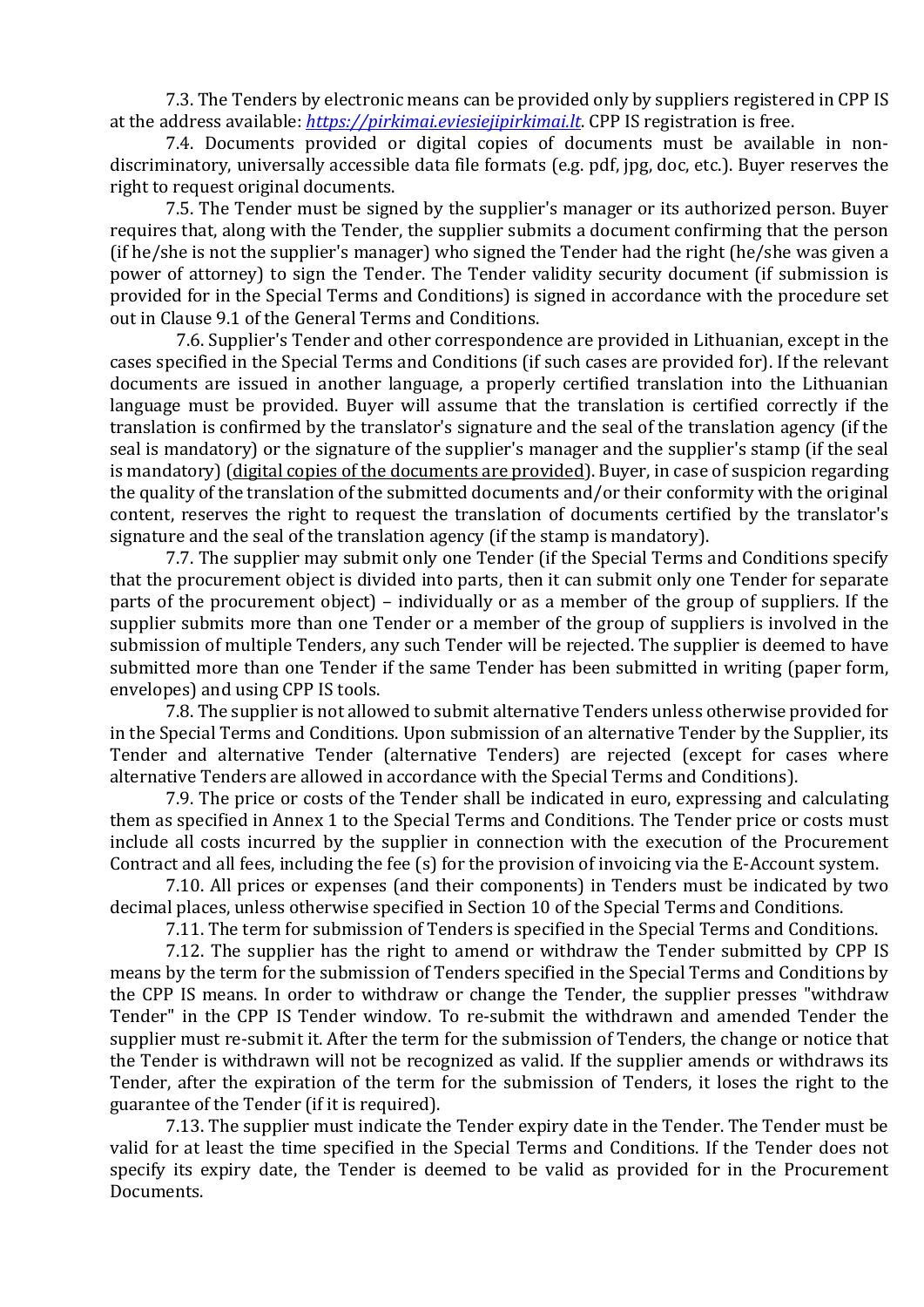7.14. Until the expiration of the Tenders, the Buyer has the right to request suppliers to extend the validity of their Tenders until the specified date. The supplier may reject such a request without losing the security of its Tender (if required) or by informing in writing that it agrees to extend the duration of its Tender.

7.15. The Supplier, who agrees to extend the term of its Tender validity, informing the Buyer thereof in writing, extends the term of the Tender security or submits a new document confirming the validity of the Tender, if required.

7.16. If the supplier fails to respond to the Buyer's request to extend the term of the Tender, does not renew it or refrain from providing a new Tender security (if it was required), it is considered that it has rejected the request to extend the validity of its Tender. The Tender of the supplier which has rejected the Buyer's request, is not further considered and evaluated.

#### 8. PRICING AND PAYMENT TERMS

8.1. Pricing and payment terms are specified in Section 10 of the Special Terms and Conditions.

#### 9. TENDER VALIDITY SECURITY

9.1. Supplier, together with the initial Tender, must submit (if Section 6 of the Special Terms and Conditions does not specify that the Tender validity security document is not required from the suppliers) a document guaranteeing the validity of the Tender – a bank guarantee or an insurance guarantee letter from the insurance company in an electronic form, presented in a separate file, signed by the original secure electronic signature of the bank issuing the guarantee or the insurance company, certified by a valid qualified certificate that meets the requirements set out in Article 34 (11)(2) and Article 34 (11)(3) of the Law on Procurement. Tender validity security is provided both for the Initial and the Final Tender.

9.2. The value of the Tender validity security is specified in Section 6 of the Special Terms and Conditions. If the Procurement object is divided into parts, the Tender must be secured for each part of the Procurement object separately.

9.3. Buyer must be given unhindered opportunity to verify the secure electronic signature of the bank or insurance company issuing the Tender validity security. If the supplier submits a document confirming the validity of the Tender issued by the insurance company, along with the the suretyship insurance letter of the Tender the supplier shall also submit a signed insurance policy together with a document confirming the payment.

9.4. Supplier must provide a document confirming the validity of the Tender (specified in Clause 9.1 of this Section) in accordance with the form or other form presented in the Special Terms and Conditions, while maintaining the conditions specified in the Special Terms and Conditions and meeting the requirements set out in this Section.

9.5. The Tender validity security must be submitted by the term specified in the Special Terms and Conditions.

9.6. Before submitting the Tender validity security, the supplier may ask the Buyer to confirm by the CPP IS that it agrees to accept the Tender validity security submitted by CPP IS. In such a case, the Buyer must respond to the supplier by means of CPP IS not later than within 1 (one) business day from the day the request is received. This confirmation does not detract from the right of the Buyer to subsequently reject the Tender validity security upon receipt of information that the economic entity securing the Tender has become insolvent or has failed to fulfil its obligations to the Buyer or other economic entities or has not executed them properly.

9.7. The Tender validity security must make it obligatory to pay to the Buyer the amount specified in Section 6 of the Special Terms and Conditions if:

9.7.1. the supplier will withdraw its Tender during its validity term;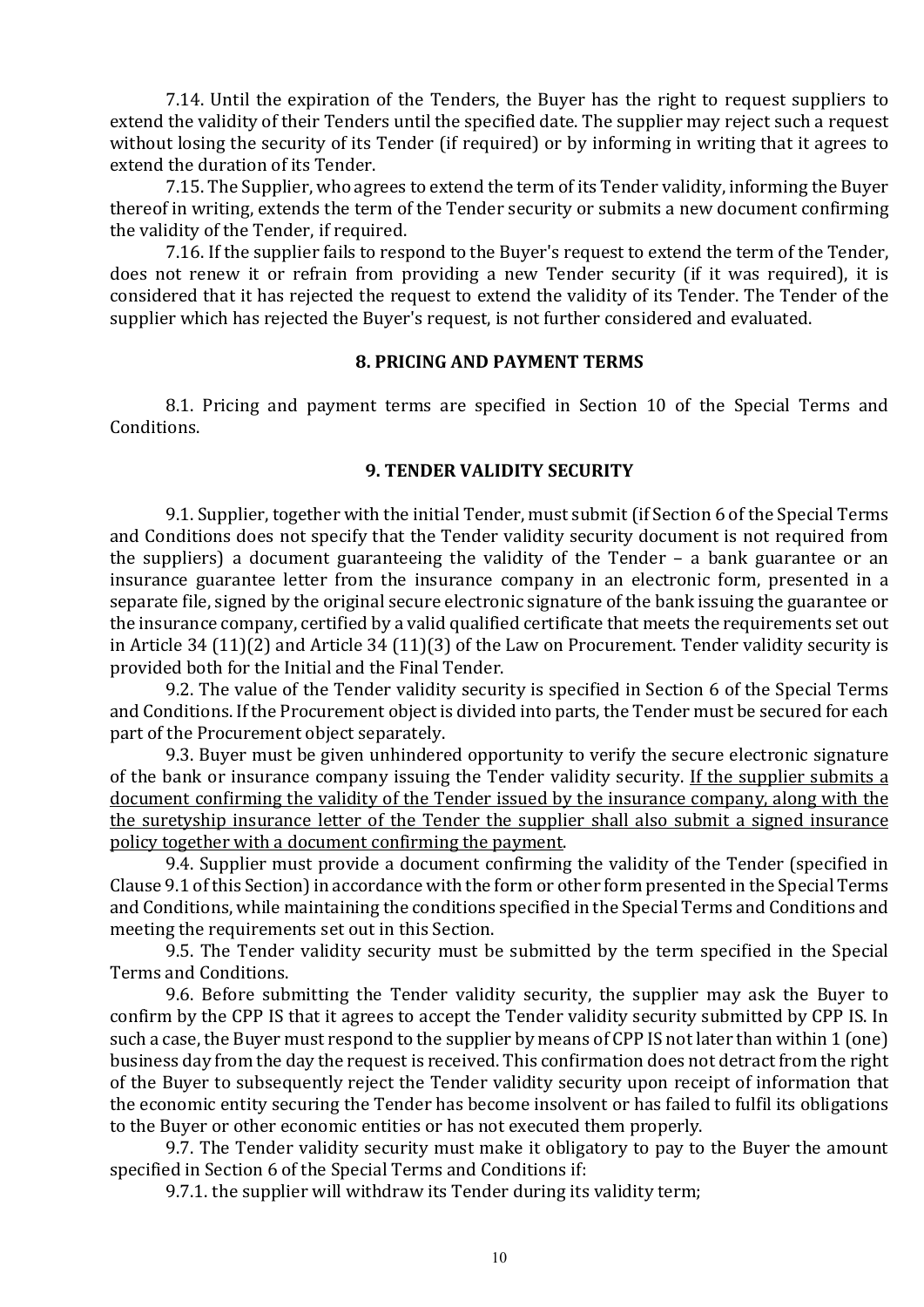9.7.2. the supplier whose Tender is declared to be a winner will refuse to conclude a Procurement Contract in writing, will not conclude the Procurement Contract before the specified term, or will not provide the Procurement Contract security specified in the Procurement Documents (if required) or refuse to conclude a Procurement Contract in accordance with the terms and conditions specified in the Procurement Documents.

9.8. Buyer waives the requirements of Tender validity security document if at least one of the following conditions are present:

9.8.1. the Tender validity security expires;

9.8.2. the Procurement Contract enters into force and the performance of the Procurement Contract is secured (if required);

9.8.3. Procurement procedures were cancelled;

9.8.4. all Tenders are rejected.

9.9. The validity term of Tender validity security document shall not be shorter than the validity term of the supplier's Initial and Final Tender.

9.10. The Tender validity security document is not returned because it is provided in electronic form.

#### 10. ENCRYPTION OF TENDER PRICE

10.1. During the submission of the Tender for the procurement by CPP IS, the supplier may use the opportunity to encrypt its Tender (except in cases where the Buyer has specified in Section 10 of the Special Terms and Conditions that it determines the fixed price or fixed costs itself, while the suppliers compete and the most economically advantageous Tender is selected on the basis of quality criteria only). Supplier who decides to submit an encrypted Tender must:

10.1.1. no later than by the term for the submission of Tenders specified in the CPP IS and the procurement notice or Buyer's notice submit the encrypted Tender (to encrypt all the attached Tender documents) using the CPP IS means or encrypt only the completed attached Tender document, containing the price or costs of the Tender prepared in accordance with Annex 1 to the Special Terms and Conditions<sup>1</sup>;

10.1.2. before the beginning of the procedure (meeting) for introduction with the Tenders, specified in the Buyer's notice, provide a password by the means of CPP IS correspondence with which the Buyer will be able to decipher the supplier's encrypted Tender (hereinafter referred to as the password).

10.2. If the supplier encrypts:

10.2.1. the entire Tender and before the beginning of the procedure (meeting) for introduction with the Tenders does not submit the password (due to its own fault) or submit an incorrect password, using which the Buyer was unable to decipher the Tender, the Tender will be considered not submitted and will not be evaluated;

10.2.2. the Tender document specifying the final price or costs of the Tender and submits the other Tender documents without encrypting them and before the beginning of the procedure (meeting) for introduction with the Tenders does not submit the password (due to its own fault) or submit the incorrect password, using which the Buyer was unable to decipher the Tender document – the Buyer will reject the supplier's Final Tender as non-compliant with the requirements set out in the Procurement Documents (the supplier has not provided the Tender price or costs), unless otherwise specified in the Special Terms and Conditions.

10.3. In the event of technical problems of CPP IS, when the supplier is not able to provide the Buyer with a password by the means of CPP IS correspondence, the supplier has the right to provide the Buyer with a password using other means: via e-mail of a Buyer's person responsible for the Procurement (specified in the Special Terms and Conditions) or in writing (J. Jasinskio st.

<sup>&</sup>lt;sup>1</sup> Instructions on how to encrypt a document can be found at:

http://vpt.lrv.lt/uploads/vpt/documents/files/2\_pdfsam\_Naudojimosi%20CVPIS%20taisykles.pdf.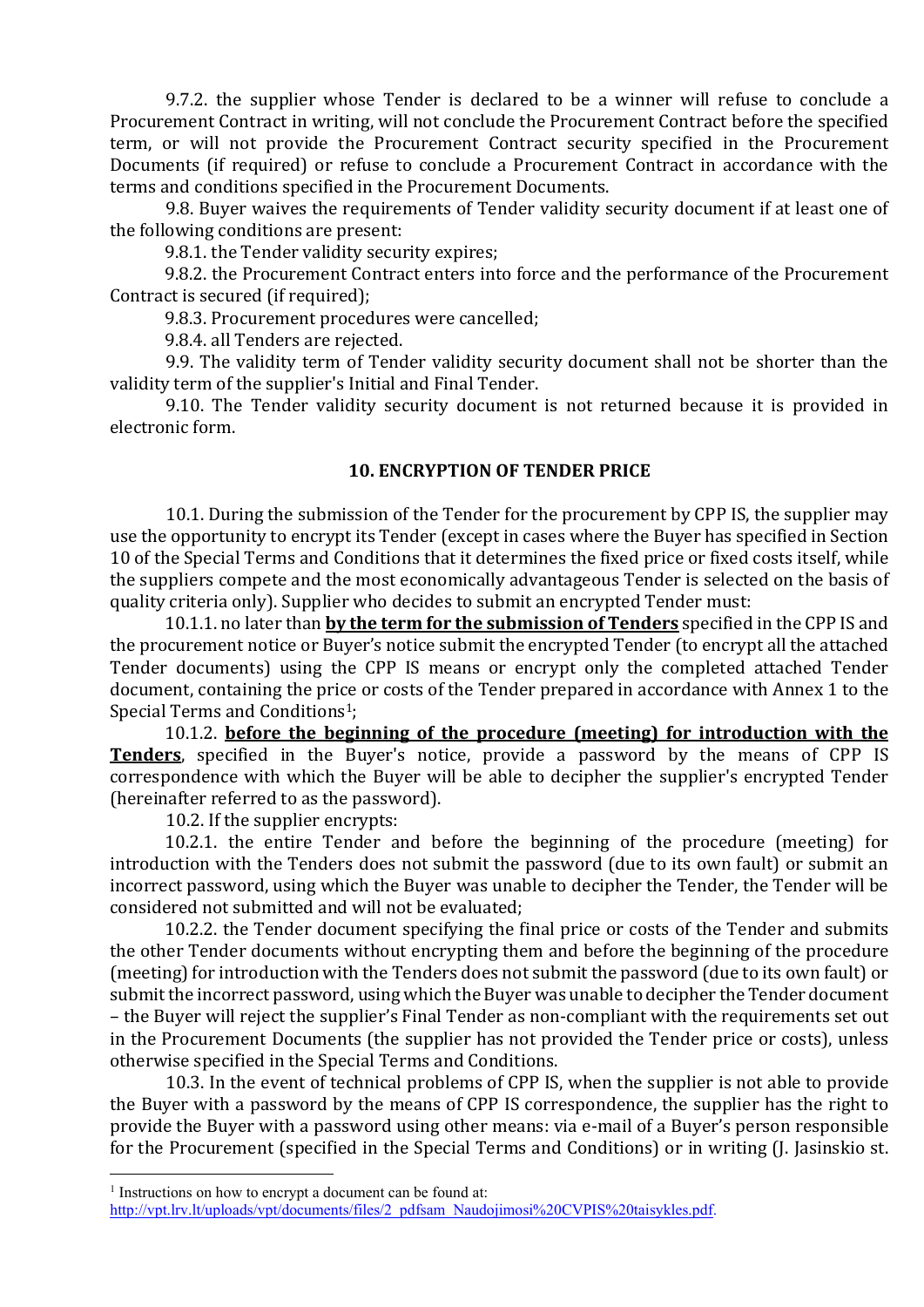16, 03500 Vilnius, for Procurement department). In such a case, the supplier should be active to ensure that the provided password reaches the contact person in time (for example, by contacting the Buyer with the official phone number and/or other means).

10.4. The Supplier can provide the password not by the means of CPP IS correspondence only if technical problems have been recorded (a technical problem is a recorded CPP IS disruption, which causes more than 10 registered users (in different organizations) not perform the necessary functions, i.e. it is impossible to connect to the CPP IS (https://pirkimai.eviesiejipirkimai.lt/), the CPP IS correspondence function does not work, the window of Tender submission does not open, or other disruptions of necessary functions and information about the CPP IS disruption is published on the website of the Public Procurement Office (http://vpt.lrv.lt)).

# 11. CONFIDENTIALITY OF TENDERS AND INTRODUCTION TO TENDERS OF OTHER SUPPLIERS

11.1. Suppliers must indicate in the Tender what information contained in the Tender is confidential, if there is any. Supplier shall indicate the confidential documents on the Tender form prepared in accordance with Annex 1 to the Special Terms and Conditions. By submitting the Tender the Supplier must clearly specify on the Tender form which parts of the Tender are confidential, since the winning supplier's Tender and the Procurement Contract and its amendments are publicized by the CPP IS in accordance with the procedure laid down by laws.

11.2. Confidential information may be for example commercial (industrial) secret and confidential aspects of the Tender. The entire Tender of the supplier cannot be considered as confidential. The information required to be published by the laws of the Republic of Lithuania may not be indicated by the supplier as confidential. The information specified in Items 1–4 of Article 32 (2) of the Law on Procurement cannot be considered confidential. If the supplier does not indicate which information is confidential, then it is considered that there is no such information in the Tender

11.3. If the Buyer has doubts about the confidentiality of the information contained in the supplier's Tender, it asks the supplier to prove why the information given is confidential. If the supplier does not provide such evidence or provides incorrect evidence within the term specified by the Buyer, which cannot be shorter than 5 business days, such information is deemed to be nonconfidential. If the supplier has indicated the information listed in Items 1–4 of Article 32 (2) of the Law on Procurement as confidential, the Buyer has the right to make it public without seeking additional evidence from the supplier.

11.4. No later than within 6 months after the conclusion of the Procurement Contract, Stakeholders may request the Buyer to familiarize them with the Tender of the winning supplier. If the Buyer receives the request of the Stakeholder during the term specified in this Clause, it will allow him to familiarize with the information requested, except the information, which the winning Participant, without violating the provisions of Article 32 (2) of the Law on Procurement, has indicated as confidential.

11.5. If, in the Procurement Documents, samples of goods are requested to be submitted, after the evaluation of the Tender, the determination of ranking of the Tenders and the decision on the winning Tender, before the conclusion of the Procurement Contract, it is permissible for all Participants (in writing, upon request to the Buyer) to familiarize themselves with the samples provided.

#### 12. PROCEDURE FOR ACCESS TO TENDERS

12.1. Familiarization with the **Initial Tenders** submitted by suppliers by the means of CPP IS (hereinafter referred to as the procedure of opening of envelopes with tenders) shall be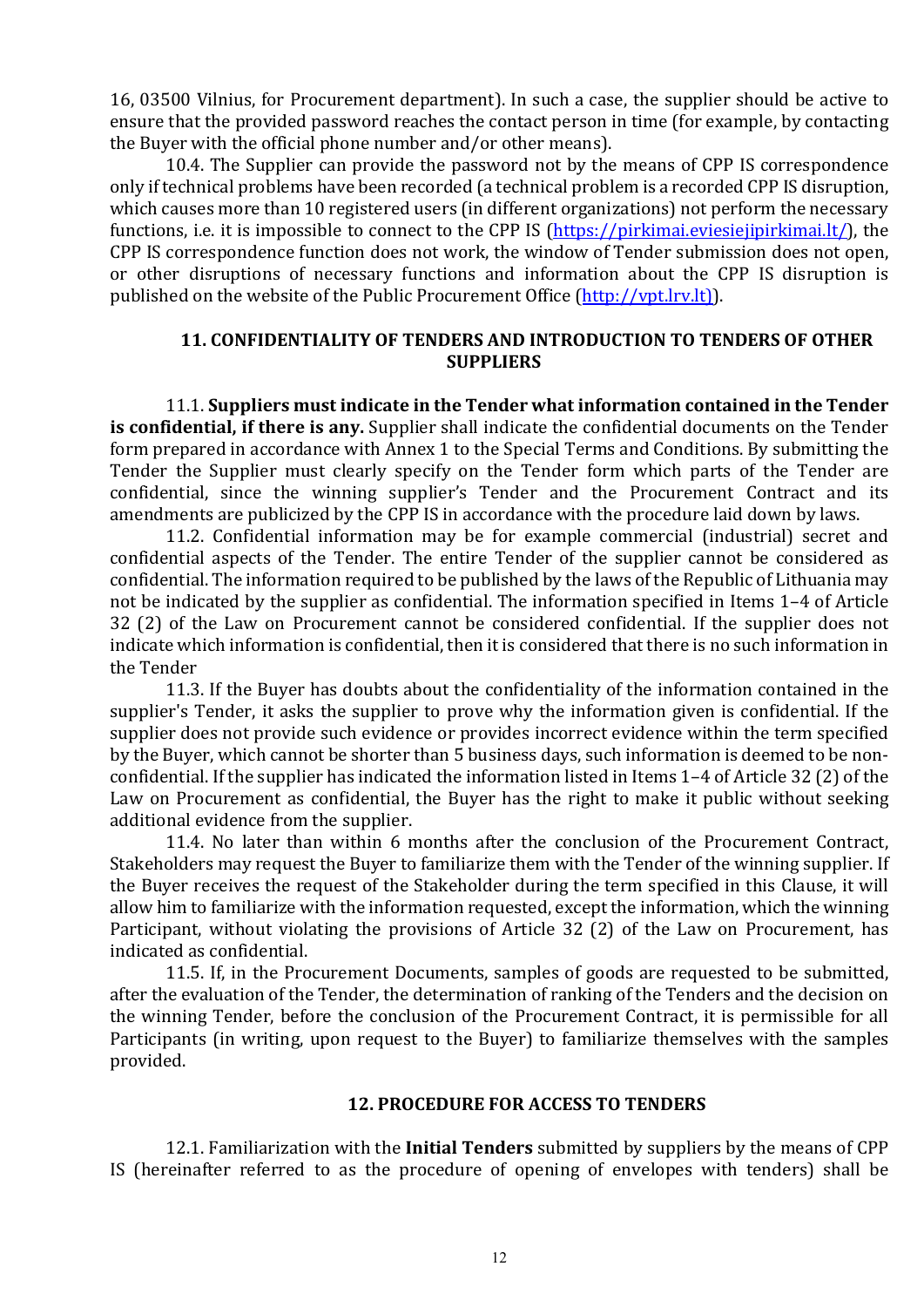conducted electronically, at the address and at the time provided by the Special Terms and Conditions.

12.2. Familiarization with the **Final Tenders** submitted by suppliers by CPP IS will take place electronically after the negotiation procedure. The place and time of familiarization with the Final Tenders will be indicated in the separate Buyer's notification sent to the supplier by the means of CPP IS.

12.3. The procedure for familiarization with the Initial and Final Tenders is carried out in the absence of suppliers and/or their authorized representatives that submitted the Initial and Final Tenders.

12.4. Subsequent procedures of examination and evaluation of the Initial and Final Tenders are performed in the absence of suppliers and/or their authorized representatives.

12.5. After the procedure of familiarization with the Initial and Final Tenders, the Buyer does not provide suppliers with information about the suppliers who submitted the Initial and Final Tenders, the offered prices or costs until the Final Tenders are evaluated and the order of the Tenders is determined. Information about the procurement Participants and the prices or costs of the Final Tenders submitted by them is provided by the Buyer only after the evaluation of the Final Tenders and the determination of the order of the Tenders with the same means which are used for the performance of the Procurement.

# 13. EXAMINATION, EVALUATION AND REASONS FOR REJECTION OF INITIAL **TENDERS**

13.1. Tenders will be examined and evaluated confidentially, in the absence of suppliers and/or their authorized representatives. If the Special Terms and Conditions specify that the Procurement object is split into parts – the Tenders for each part of the Procurement object are examined, evaluated and compared separately.

13.2. The Commission/ Contracting Authority shall examine the tenders received in accordance with requirements set out in Procurement Documents.

13.3. If the supplier has provided inaccurate, incomplete or false documents or data on compliance with the requirements of the Procurement Documents or there is a lack of such documents or data, the following conditions shall be followed:

13.3.1. without prejudice to the principles of equality and transparency, Commission/ the Contracting Authority must request the supplier to clarify, supplement or explain these documents or data within the reasonable term set by it. Supplier must reply to the request by the term set by the Buyer and clarify, supplement or explain the Tender, as required by the Buyer (otherwise its Tender is rejected);

13.3.2. only documents or data that are not related to the Procurement object, its technical characteristics, conditions for the execution of the Procurement Contract or the price of the Tender, also the supplier's power of attorney to sign the Tender, the joint venture agreement, the document securing the Tender validity may be amended, supplemented, clarified and submitted new;

13.3.3. In the event of any questions concerning contents of the tenders, and where the Commission/ Contracting Authority using CVP IS correspondence measures so request, the supplier shall be required to, within the time-limit set by the Commission/ Contracting Authority , provide any additional clarifications, using CVP IS correspondence measures, without affecting the essence of the tender.

13.4. the Commission/ Contracting Authority, shall, having examined the information, decide on each supplier that has submitted a tender, and notify each supplier in writing within 3 (three) business days of the outcome of such examination. Only those suppliers that meet the requirements prescribed by the Buyer shall be free to attend further procurement procedures.

13.5. If the Commission/ Contracting Authority, having examined an Initial Tender submitted, identifies any errors in calculation of the price or expenses (if so required), these shall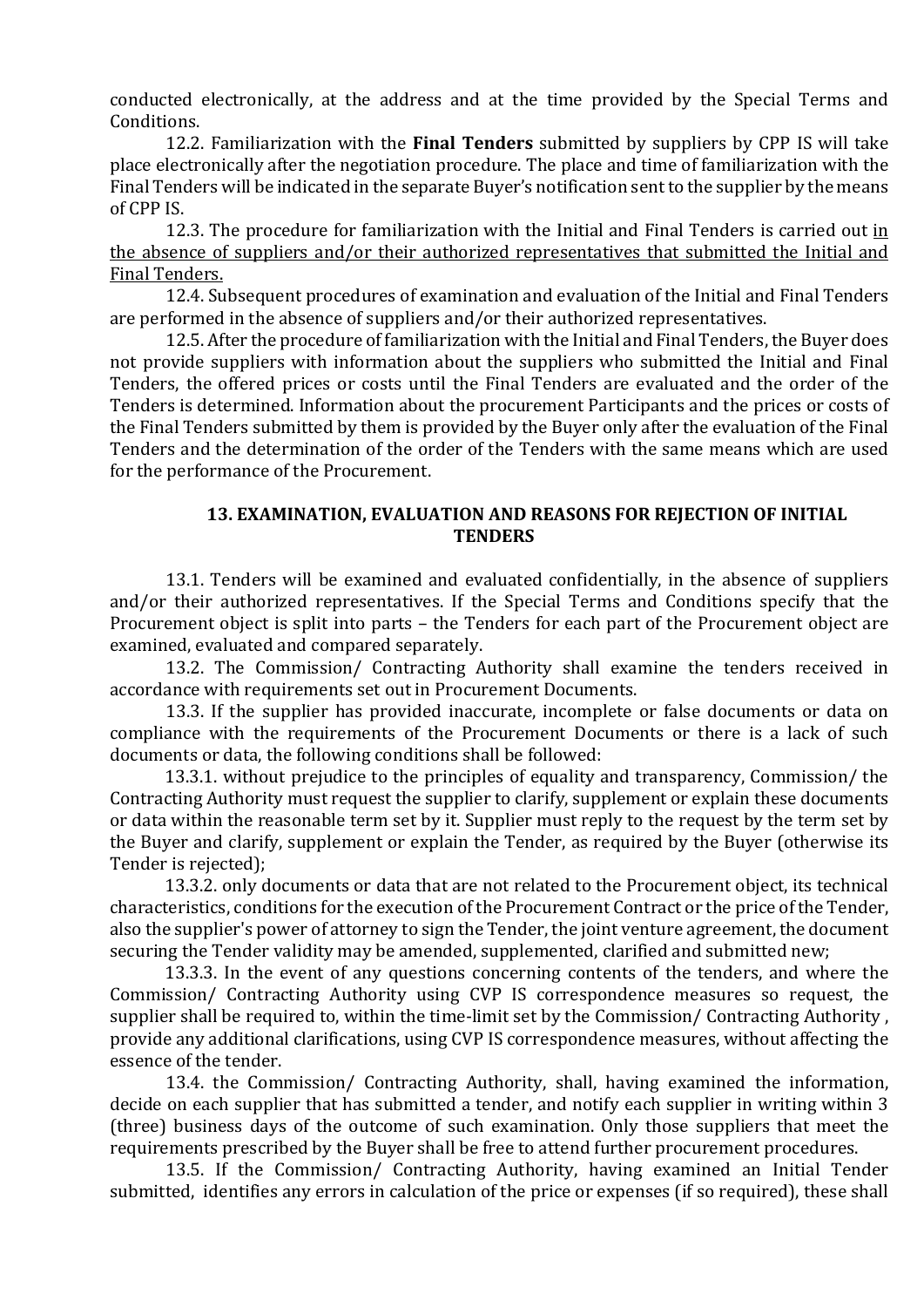be eliminated during negotiations (if these are conducted) or within a time-limit set by the Buyer (if no negotiations are conducted).

13.6. The Commission / Contracting Authority shall be free to reject the Initial Tender provided:

13.6.1. a supplier does not meet the requirements listed in the Procurement Documents, or an tender includes imprecise or incomplete data, and a supplier fails, within time-limit set by the Buyer, to update, supplement, clarify, or produce documents indicated in the procurement documents.

13.9.2. an Initial Tender submitted by a supplier will not meet the Minimum Requirements.

13.10. The Buyer shall, having examined the Initial Tenders submitted by the suppliers and having notified the same of the outcome of the examination, invite suppliers who have submitted the Initial Tenders meeting the Minimum Requirements to attend negotiations (f negotiations are conducted pursuant to the Special Terms and Conditions).

### 14. NEGOTIATIONS AND PROVISION OF FINAL TENDERS

14.1. After analysing the Initial Tenders, the Commission/ Contracting Authority by the means of CPP IS invites the suppliers whose Initial Tenders meet the Minimum Requirements to negotiate the terms of the Tender (if negotiations are conducted pursuant to the Special Terms and Conditions). During the negotiations, the Tender price and other terms of the Tender may be negotiated with the supplier in order to obtain the best result in accordance with the requirements of the Procurement Documents. Minimum Requirements, the final negotiation result recorded in the minutes of the negotiations or in the Final Tender submitted after negotiations set out in the Procurement Documents cannot be negotiated.

14.2. Negotiations can be made at a meeting/in written form by the means of CPP IS or by email/conference phone and/or online. The negotiation procedure for this Procurement is indicated in Section 9 of the Special Terms and Conditions and in the invitation sent to the supplier by the means of CPP IS correspondence. Information on the stages of the negotiations is provided in Section 9 of the Special Terms and Conditions.

14.3. If the negotiations are conducted orally at a meeting, the invitation to enter the negotiations shall indicate the place of negotiations, the exact time. If the representative of the supplier cannot arrive at the time specified in the invitation, it must immediately inform the Commission/ Contracting Authority and agree on the other time.

14.4. If the negotiations are conducted orally at the place designated by the Buyer, they shall be recorded. The minutes of the negotiations are signed by the members of the Commission, Procurement experts who participated in the negotiations, or the Contracting Authority, and authorized representative of the supplier with whom it was negotiated. Negotiations may be conducted by the supplier's manager or its authorized employees that have provided an appropriate power of attorney which is signed by the manager.

14.5. Negotiations shall not be recorded into minutes if they are conducted by e-mail or via CPP IS.

14.6. Until the submission of the Final Tenders, the Buyer does not disclose to third parties any information about agreements reached without the consent of the supplier, however, the information required to be published by the laws of the Republic of Lithuania cannot be indicated by the supplier as confidential and the Buyer has the right to publish it.

14.7. All suppliers involved in the negotiations are subject to the same requirements, equal opportunities and uniform information.

14.8. The Final Tender is provided by the means of CPP IS within the term specified by the Buyer via CPP IS.

14.9. The Final Tender must be signed by the supplier's manager or its authorized person. If the Tender is submitted not by the supplier's manager, the Tender must include a digital copy of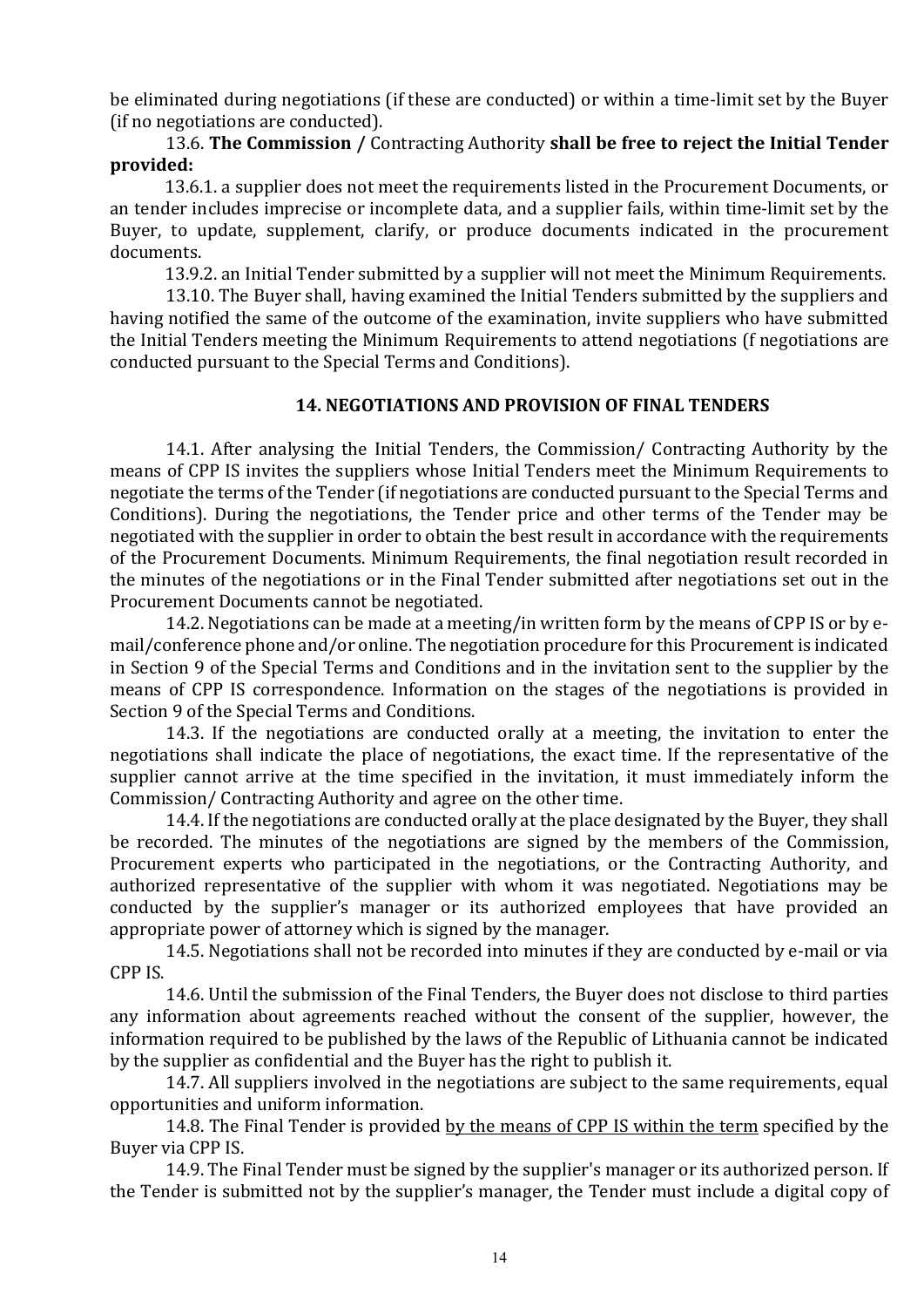power of attorney granting the right to the supplier's representative to submit and sign the Tender and other documents.

14.10. If the supplier does not enter the negotiations and/or fails to submit the Final Tender by the means of CPP IS, its Initial Tender will be treated as final.

14.11. If no negotiations are conducted pursuant to the Special Terms and Conditions, the Initial Tender of the supplier shall be deemed the Final Tender.

# 15. EXAMINATION, EVALUATION AND REASONS FOR REIECTION OF FINAL TENDERS

15.1. The Final Tenders will be examined and evaluated confidentially, in the absence of suppliers and/or their authorized representatives who submitted the Final Tenders. If the Special Terms and Conditions specify that the Procurement object is divided into parts, the Final Tenders for each part of the Procurement object are examined, evaluated and compared separately.

15.2. The criterion for evaluating the most economically advantageous Tender, which will be used to evaluate the non-withdrawn Final Tenders of suppliers and in choosing the winner, are specified in Section 9 of the Special Terms and Conditions.

15.3. The prices or costs indicated in the Tenders will be valued in euro excluding VAT. If prices or costs are denominated in foreign currencies, they will be converted into euros according to the reference euro/foreign currency exchange ratio published by the European Central Bank and, in cases where the European Central Bank does not publish the reference euro/foreign currency exchange ratio, – in accordance with the reference euro and foreign currency exchange ratio set by the Bank of Lithuania on the last day of the term for submission of Tenders.

15.4. When analysing the Final Tender submitted by the supplier and determining that the supplier has submitted inaccurate, incomplete or incorrect documents or data regarding compliance with the requirements of the Procurement Documents or that these documents or data are missing, the procedures specified in Clause 13.3 of the General Terms and Conditions shall be followed.

15.5. If in the submitted Final Tender the Commission/ Contracting Authority finds errors or miscalculations in the prices or costs, they must be corrected. By correcting arithmetic errors, the supplier may correct the price or costs components, but has no right to refuse the price or costs components or to supplement the price or costs with new components.

15.6. The Commission/ Contracting Authority may not evaluate the entire Tender of the supplier, if after checking part of it, it determines that the Tender must be eliminated in accordance with the requirements of the Procurement Documents.

15.7. After evaluating the compliance of the submitted Final Tender with the requirements set out in the Procurement Documents and finding that the Final Tender contains an unusually low final (or component) price or costs, the Commission/ Contracting Authority may ask the supplier to justify an abnormally low price or costs of the Final Tender by the means of CPP IS correspondence within a term indicated by the Commission/ Contracting Authority. The Buyer may evaluate the risk whether the supplier, in whose Final Tender an abnormally low final price or costs is indicated, will be able to properly execute the Procurement Contract and to ensure that the distortion of competition is prevented. The final price or costs indicated in the Tender may be considered abnormally low if it is 30% or more lower than the arithmetic mean of the proposed final prices or costs of all suppliers whose Final Tenders have not been rejected for other reasons and the price or costs offered do not exceed the Procurement funds established and documented in the documents prepared by the Buyer prior to commencement the Procurement procedure. When evaluating whether the final price or costs indicated in the Final Tender submitted by the supplier is abnormally low, the Buyer follows the provisions of Article 66 (2) and Article 66 (4) of the Law on Procurement.

15.8. After an abnormally low price or cost assessment procedure the Commission, within the reasonable term set by it, requests by the means of CPP IS correspondence from a supplier, whose Tender can be recognized as a winner in accordance with the result of the evaluation, to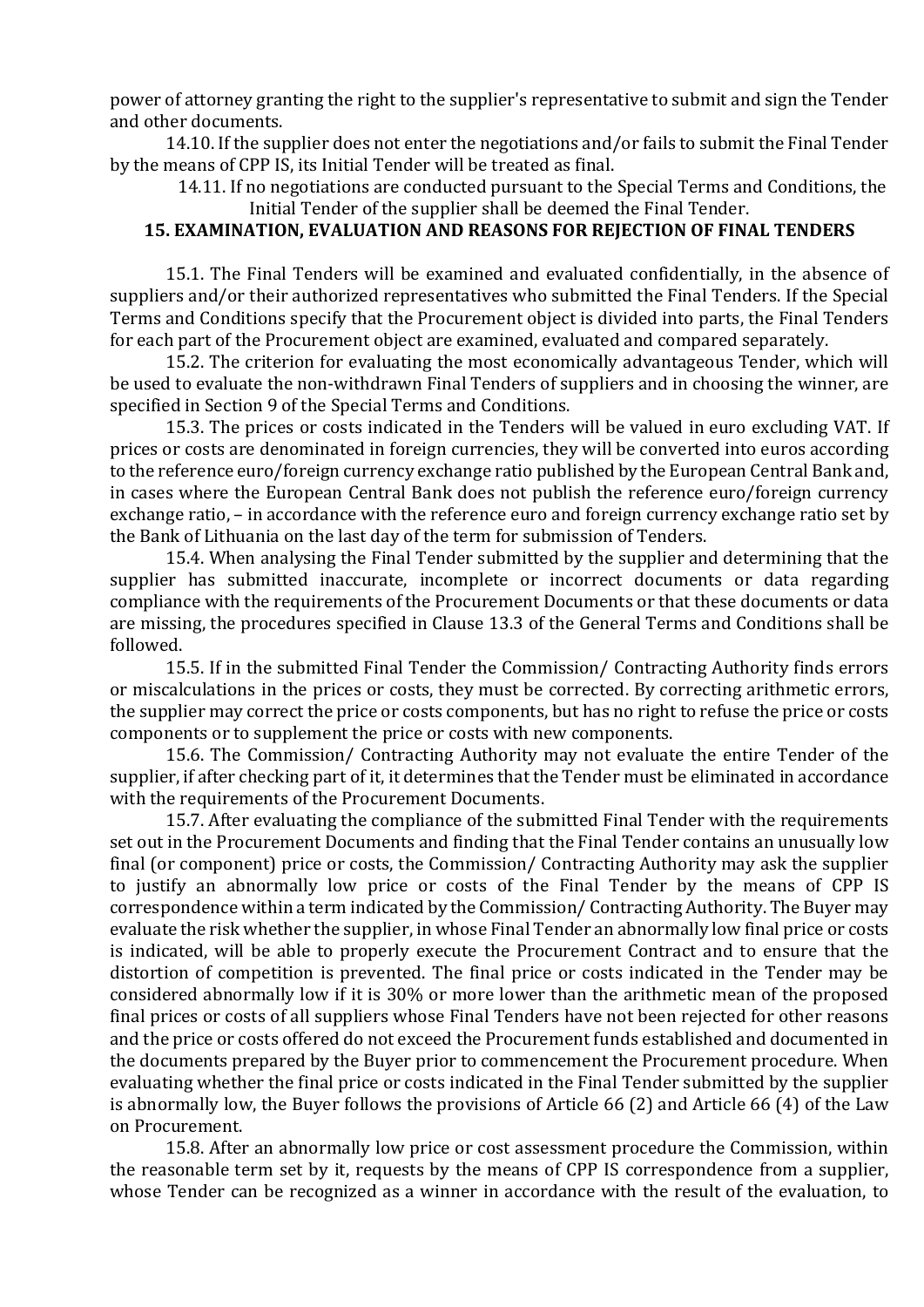provide documents confirming the absence of grounds for elimination and (or) evidence of compliance with qualification requirements (unless such documents are not requested in accordance with Clause 4.13.1 of the General Terms and Conditions or have been previously familiarized with in accordance with Clause 4.13.2 of the General Terms and Conditions or the provisions of Section 3 of the Special Terms and Conditions).

15.9. If the supplier, whose Tender can be recognized as the winner, has provided inaccurate or incomplete data on the absence of grounds for elimination and (or) compliance with qualification requirements, the Commission/ Contracting Authority must, without violating the Procurement principles, request the supplier by the means of CPP IS correspondence to add or explain this data within a term set out by the Commission/ Contracting Authority. If the supplier, at the request of the Commission/ Contracting Authority, did not clarify the inaccurate or incomplete data provided to the Commission regarding the absence of the grounds for elimination and (or) conformity with the qualification requirements, the Commission/ Contracting Authority rejects the Tender of such supplier and addresses to another supplier, which on the evaluation results could have been recognized as the winner, for the submission of the respective documents;

15.10. If the supplier whose Tender according to the evaluation results can be recognized as a winner does not submit the documents confirming the absence of the grounds for elimination and (or) compliance with the qualification requirements within the term set by the Commission/ Contracting Authority, submits false documents, its Tender is rejected and the Commission/ Contracting Authority will contact the supplier in the order of the Tenders after the rejected supplier for the submission of documentation confirming the absence of the grounds for elimination and (or) compliance with the qualification requirements, or if the supplier has provided these documents, the Commission will evaluate the absence of the grounds for its elimination and (or) compliance with qualification requirements.

15.11. After evaluating the Final Tenders of the suppliers and the absence of grounds for elimination of the supplier, whose Tender may be recognized as the winner, and the documents proving compliance with qualification requirements, the Buyer shall determine the ranking of Tenders (except in cases where the Tender is submitted by only one supplier). If the Special Terms and Conditions specify that the Procurement object is divided into parts, the order of Tenders is determined for each part of the Procurement object. If the economic value of several submitted Tenders are the same, by establishing the order of Tenders, the supplier whose Final Tender has been submitted the earliest shall be placed highest in the order.

15.12. Buyer identifies the winner with the most economically advantageous Tender if it satisfies all of the following conditions:

15.12.1. The Final Tender complies with the requirements, conditions and criteria set out in the Procurement Documents (taking into account also the requirements of the Special Terms and Conditions for alternative Tenders, if the Special Terms and Conditions indicate that such Tenders may be submitted);

15.12.2 the supplier has not been eliminated in accordance with the grounds for elimination specified in the Special Terms and Conditions (if requirements concerning absence of grounds for disqualification apply);

15.12.3. the supplier meets the qualification requirements specified in the Special Terms and Conditions and/or the quality management system and/or environmental management system standards (if such requirements have been raised by the Buyer);

15.12.4. the supplier clarified, supplemented, explained the information, as indicated in Clause 15.4 of the General Terms and Conditions, within the term specified by the Buyer;

15.12.5. the price offered does not exceeds the funds allocated by the Buyer for the Procurement, prior to start of the Procurement procedure . If the price indicated in the most economically advantageous Tender exceeds the funds allocated by the Buyer for the Procurement, prior to start of the Procurement procedure and the Procurement Documents do not indicate the amount of funds for the Procurement, the other Tenders in the order cannot be determined as the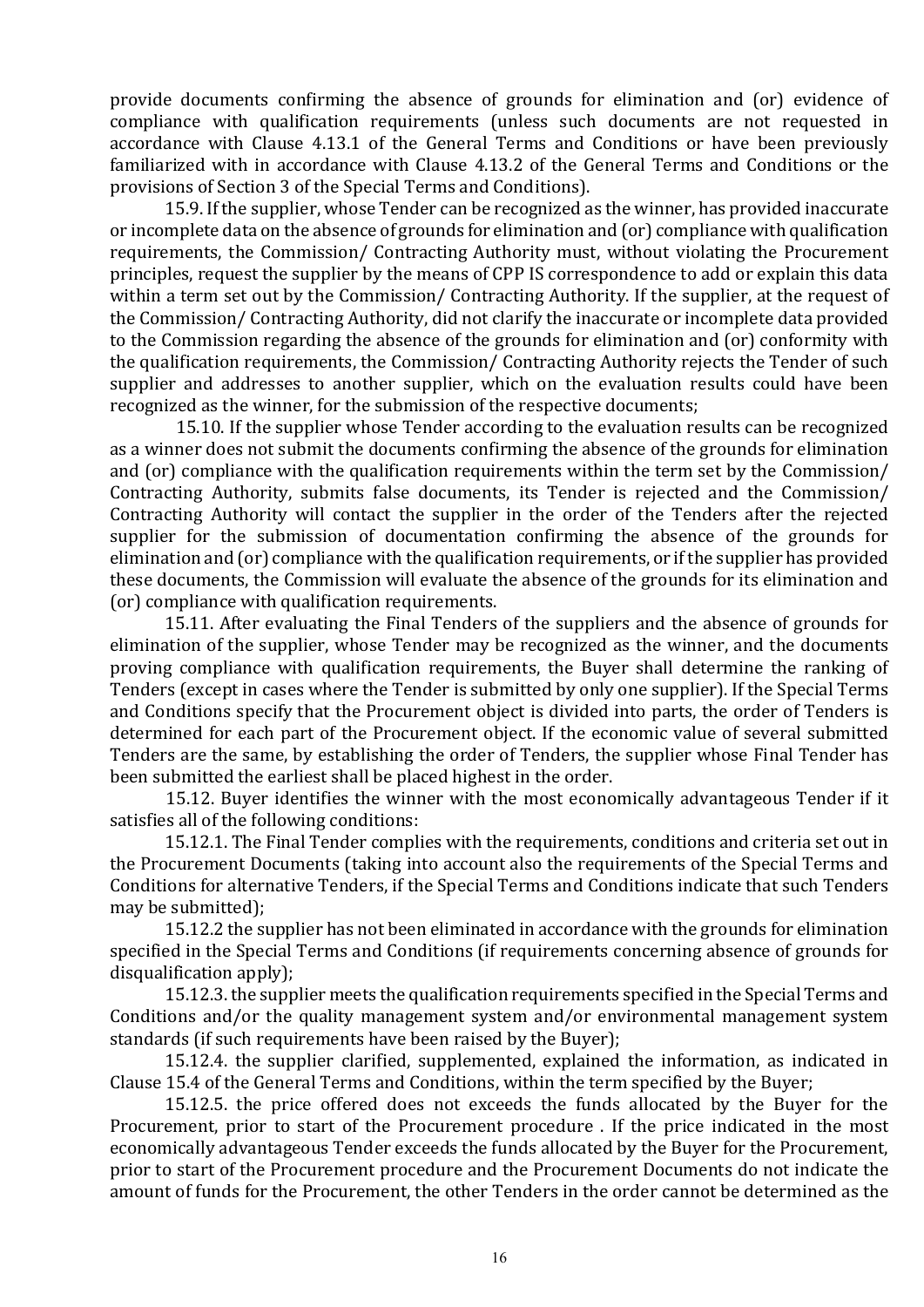winners. The funds allocated by the Buyer for the Procurement, prior to start of the Procurement procedure, and specified in the documents of the Buyer, can be adjusted if the Procurement Documents do not indicate the amount of funds for the Procurement, the price indicated in the most economically advantageous Tender is acceptable and the Buyer can justify acceptability of the price as well as its compliance with the principle of rational use of funds;

15.12.6. after examining the documents submitted by the supplier in accordance with Clause 15.7 of the General Terms and Conditions, the Buyer determines that:

15.12.6.1. the supplier has provided adequate evidence of the feasibility of the proposed minimum price or costs (if applicable);

15.12.6.2. the supplier's Tender complies with environmental, social and/or labour law obligations established by European Union and national law, collective agreements and international conventions referred to in Annex 7 to the Law on Procurement.

15.13. Buyer may decide not to conclude a Procurement Contract with the supplier who submitted the most economically advantageous Tender, if it turns out that the Tender does not meet the environmental, social and labour law obligations specified in Article 29 (2)(2) of the Law on Procurement.

15.14. Supplier who cannot be determined as the winner in accordance with the provisions of Clause 15.12 of this Section, is rejected.

15.15. Supplier is informed in writing about the rejection of the Tender and the reasons for such rejection by the means of CPP IS correspondence.

# 16. INFORMATION ABOUT THE RESULTS OF PROCUREMENT PROCEDURES

16.1. Buyer shall immediately, but not later than within 5 business days, notify Interested participants in writing via CPP IS about the decision taken to determine the winning Tender, which will result in the conclusion of the Procurement Contract, shall provide the summary of relevant information specified in Article 68 (2) of the Law on Procurement, which has not yet been provided during the Procurement procedure, shall indicate the Tender order (if the Special Terms and Conditions specify that the Procurement object is divided into parts, the order of the Tenders is determined for each part of the Procurement object), the winning Tender (if the Special Terms and Conditions specify that the Procurement object is divided into parts, the winner is determined for each parts of the Procurement object) and information on refusal to extend the time-limit. Buyer must also indicate the reasons for the decision not to conclude the Procurement Contract.

16.2. Buyer, upon receipt of the request submitted by the Interested participant in writing, shall provide the following information in detail within 15 (fifteen) days from the date of receipt of the request:

16.2.1. to the supplier whose Tender was not rejected:

16.2.2.1. the characteristics and relative advantages, including price, of the winning Tender for which this Tender has been recognized as the best, as well as the names of the Participant or contracting party who submitted this Tender;

16.2.2.2. information on the process and progress of the negotiations;

16.2.2. the supplier whose Tender was rejected – the reason for the rejection of the Tender, including, if applicable, information that Clause 16.6 of the General Terms and Conditions has been used, and in cases referred to in Article 50 (6) and (7) of the Law on Procurement – also the reasons for the decision on inequality or a decision that the Procurement object does not meet the provided description of the results or functional requirements.

### 17. DECISION ON THE CONCLUSION OF A PROCUREMENT CONTRACT

17.1. The winning supplier will have to sign a Procurement Contract within the term specified by the Buyer. The time for signing the Procurement Contract will be determined by a